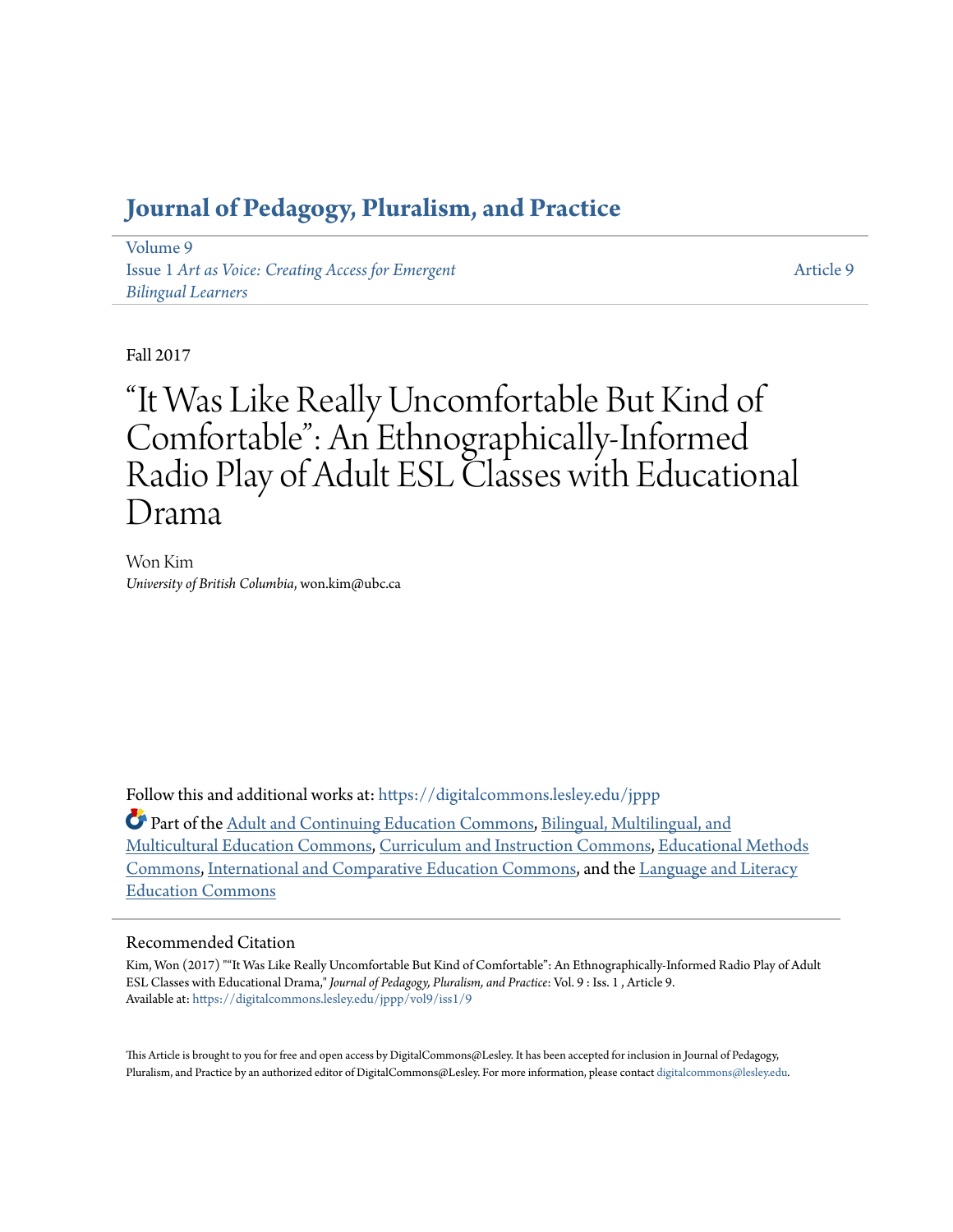## **Section ll: Weaving Community: Learning with Each Other**

## **"It Was Like Really Uncomfortable But Kind of Comfortable": An Ethnographically-Informed Radio Play of Adult ESL Classes with Educational Drama**

*Won Kim, University of British Columbia*

#### **Abstract**

This chapter explores possibilities and challenges of educational drama-based second language instruction for adult emergent bilingual learners. A part of the key findings from an ethnographic multiple case study of four adult ESL classes with educational drama in Canada will be represented, using playwriting as a means to uncover diverse nuanced insights and reflexive understandings of the phenomenon under investigation. The primary purpose of this ethnographically-informed radio play script is to serve as reflexive, dynamic, and artistic expressions that speak (about and to) students' voices concerning their learning experiences in the course as heard/felt/perceived by the researcher as a participant observer-listener. Another central purpose is to bring to light potential pedagogic challenges of integrating artistic, contextual, and multimodal educational drama for more enriched and empowering learning journeys of adult emergent bilingual learners in ways that can reach out to wider audiences in a more engaging and accessible manner.

**Keywords:** educational drama, L2 pedagogy, classroom-based research, ethnodrama, participant listening, student voices, radio drama, adult emergent multilinguals, case study, reflexivity

#### **Introduction**

In accord with the continued development of and move towards more socially-attuned and contextually-situated second language (L2) pedagogies (Atkinson, 2011; Duff, 2014; Johnson, 2004), there has been a steady pedagogical/scholarly interest in aesthetic, creative, and improvisational educational drama as a means for creating more empowering learning spaces for emergent bilingual learners (Berriz, Wager, & Poey, forthcoming; Even, 2008, 2011; Kao & O'Neill, 1998; Piazzoli, 2011; Roman & Nunez, 2015; Schewe, 2013; Stinson, 2009; Wagner, 1998; Winston, 2004, 2011). These scholars share a strong conviction that educational drama can significantly contribute to supporting educational contexts where emergent bilingual learners have dynamic and creative opportunities to develop their expertise in an L2 as they "actively imagine and process information through the use of language and other symbolic forms"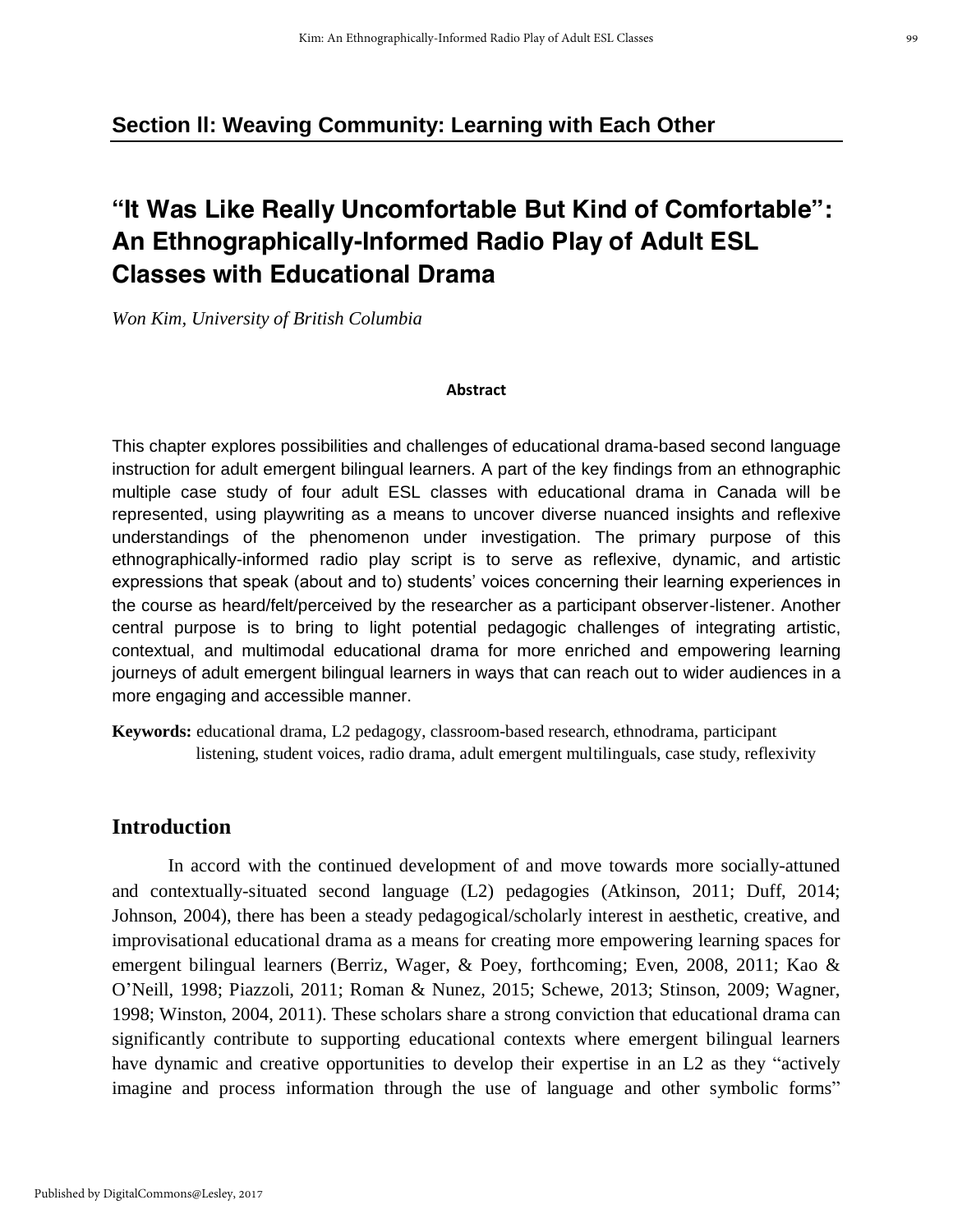(Baldwin & Fleming, 2003, p. 33). Nevertheless, there is little empirical evidence concerning what is actually taking place in L2 classrooms and how students' language learning is impacted when drama is introduced. More classroom-based studies are needed to deepen our understanding of how using educational drama affects teaching/learning for emergent bilinguals (Belliveau & Kim, 2013; DICE, 2010; Even, 2008; Nawi, 2014; Stinson & Winston, 2011; Wager, Belliveau, Beck, & Lea, 2009).

This chapter is an effort to contribute to the growing scholarly and pedagogical discussion on the topic of drama and L2 learning for emergent bilinguals. Empirically-grounded findings represented in this chapter stem from an ethnographic multi-case study design to document and explore four drama-based classes for adult emergent bilingual learners in Canada. The study aims to provide richer, nuanced, multi-layered, and self-reflexive autoethnographic auditory accounts of lived experiences of participants in the focal classes as heard, felt, and interpreted by the researcher (as a differently-abled multilingual ethnographer with visual challenge) taking on a "participant listener orientation" (Kim, 2016).

This chapter addresses how drama-based pedagogy for L2 learning is perceived and described by the students in the focal classes Playwriting has been adopted as a representational approach, considering the unique merits of playwriting in exploring, evocatively representing, complicating, and speaking to research findings (Belliveau, 2015; Ellis, 1997, 2004; Goldstein, 2000; Richardson, 2000). Specifically, concomitant with the participant listener orientation sustained throughout my qualitative inquiry, I have adopted a medium of radio drama, which is more auditorily-oriented. This fictional yet ethnographically-informed radio-drama play can be read and heard as a dramatic and evocative representation of students' reactions to what they experienced in the classrooms with educational drama. This play script also sheds light on pedagogical issues and tensions that were audibly and affectively evident in all the classes. In the remainder of the chapter, the entire play script will be presented after discussing playwriting as a methodological approach.

## **Playwriting in Ethnography**

There has been a methodological effort by a number of qualitative researchers to integrate playwriting with ethnographic research: performance ethnography (Denzin, 2003; Goldstein, 2000, 2002, 2008, 2012), ethnodrama (Mienczakowski, 2001; Saldaña, 2011; Sallis, 2010), and performed research (Ackroyd & O'Toole, 2010; Belliveau & Lea, 2011). Playwriting is recognized by its "artistic rigor and representational power" (Saldaña, 2003, p. 229) in that it offers a unique understanding that is different from that of a conventional representation of qualitative research findings. Many scholars echo the power of dramatic ways of analyzing and representing insights from qualitative research (Belliveau, 2004, 2006, 2014; Ellsworth, 2005; Fels & Belliveau, 2008; Goldstein, 2000, 2002, 2012; Goodall, 2000; Mienczakowski, 1995, 2001; Saldaña, 2003, 2011; Wager, 2014). In particular, Goldstein's (2000) performed ethnography for anti-racist teacher education with multilingual students underscores how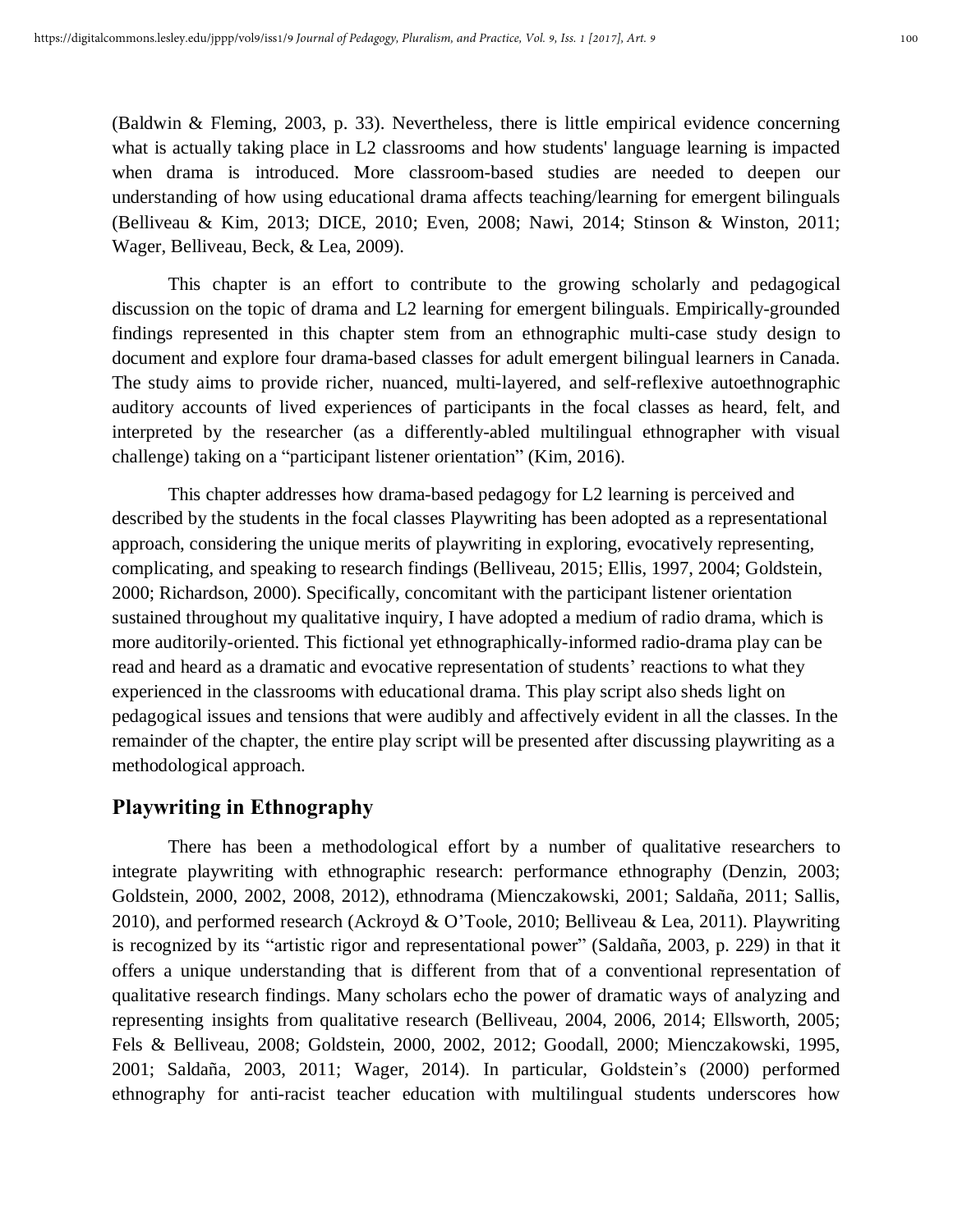ethnodrama speaks to research findings and participants in specific ways rather than simply speaking at them. Goldstein (2000) further illustrates the unique affordances of playwriting as a representational approach as it allows an ethnographer to 1) ponder the "ethnographic authority" (Clifford as cited in Goldstein, 2000, p. 316) of the conventional realist's representation of one's research, given the inherently interpretive and subjective nature of ethnography; 2) present research participants in a more nuanced way rather than in a fixed, stereo-typical way from a perspective of constructionism towards a social phenomenon; 3) with its performative nature, expand and display diverse dimensions of the identities of characters or research participants initially composed solely by an ethnographer; 4) strengthen, revisit, and further the validity and trustworthiness of one's ethnographic work after each performance by attending to reactions and responses from research participants and audiences to the performed version of the work; 5) present both spoken and unspoken meanings of words, silence, and actions of characters/research participants in a specific way that is not often possible in conventional ethnographic written texts; and 6) reach larger audiences in a more personal, persuasive, and immediate way.

With these unique merits of playwriting in view, the present ethnographically-informed radio drama play script has been produced for two main purposes: 1) to offer a reflexive, dynamic, and artistic expression that speaks (about and to) students' voices concerning their learning experiences in the course as heard/felt/perceived by the researcher as a participant listener and 2) to bring to light potential pedagogic possibilities and challenges of drama-based L2 instruction in ways that can reach out to a wider range of audiences in a more engaging and accessible manner.

#### **Ethnographically-informed playwriting process.**

With the above purposes in view, in composing this play script, I carefully, reflexively, and reflectively attended to students' accounts regarding their experiences in the classes, narrated in face-to-face interviews and e-mail survey questionnaires. Specifically, I have listened closely to the relevant research data that related to pedagogical issues, students' resistance, and their reactions towards L2 learning through drama. As I considered these relevant data, I selected a few moments of what could be regarded as tensions that arose and resonated from the research data (Mackenzie & Belliveau, 2011). The research data that speaks to such moments of tension evident within/among some individual students and in/about the class (including the closure of the drama course in the institution) and the key findings concerning students' self-described perceptions of their learning experiences were then transformed into a dramatic dialogue as part of the play script.

In writing up a scripted radio drama play, I kept the actual research participants as characters (but used pseudonyms for their anonymity). While the plot is fictional, although the news about the closure of the drama-based course in the play was ethnographically informed, the dialogue closely reflects the perceptions of a majority of students and teachers towards dramabased ESL classes as described and represented in the data. The majority of the dialogue is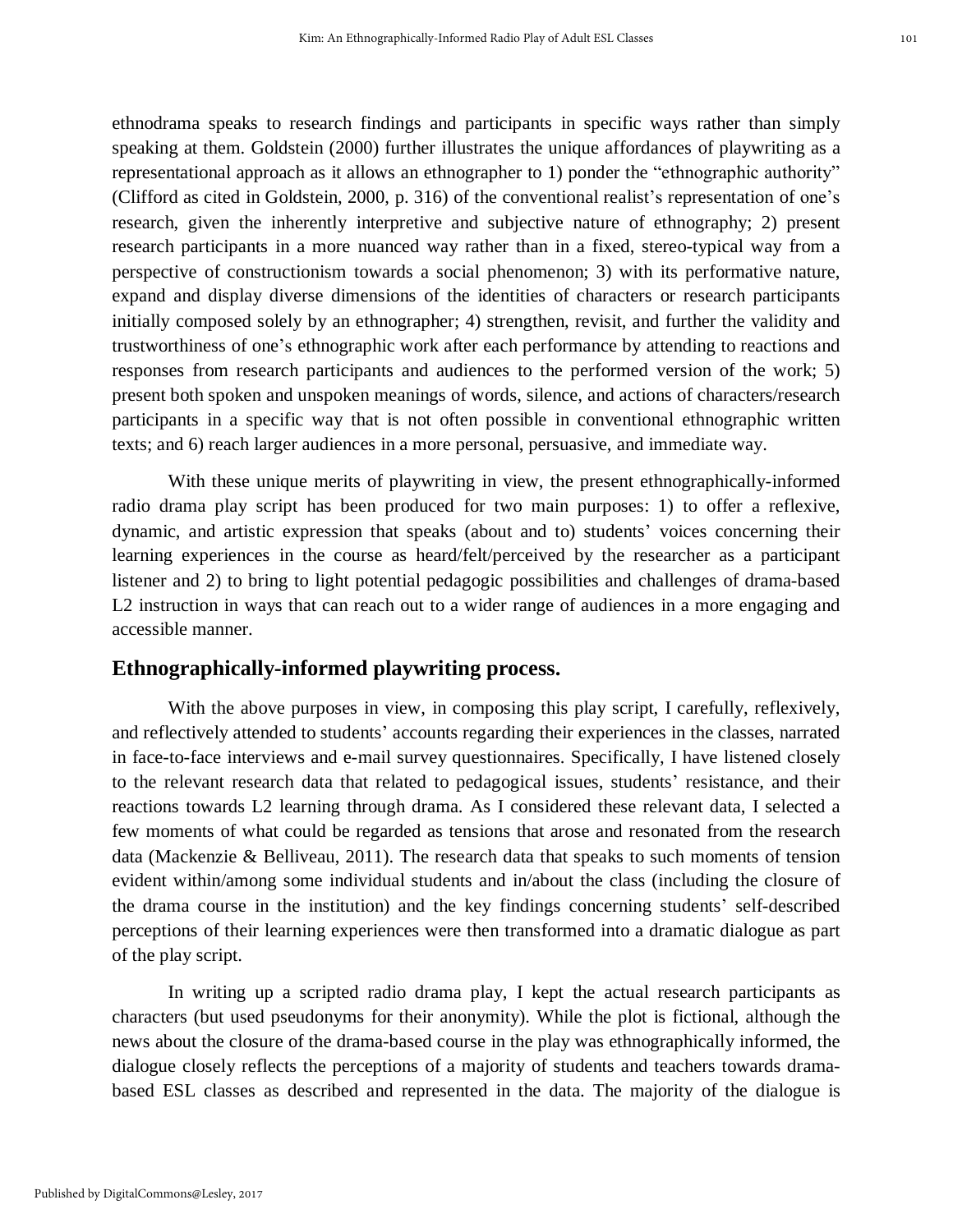verbatim based. Especially, this was the case for the students' lines, that have retained some linguistic errors, with an aim to better represent their nuanced accounts. The term "ethnographically informed" is used here to indicate how the overall plot was fictional except for the part about the closure of the drama class and how the dialogue (or script) was based on the actual data on how the students perceived and described what they had experienced in the class.

While creating this radio play script, I was continually reminded of the goal to deliver artfully researched content in an engaging way that holds moments of dramatic and artistic awe, sustains reflexivity, and expands a chain of gifting received via data (Belliveau, 2014). Importantly, inspired by Goldstein's (2012) work, I also endeavored to keep in mind Richardson's (2000) criteria for creative analytic practice in an effort to produce an "aesthetically sound, intellectually rich, and emotionally evocative" play (Saldaña, 2003, p. 219). Careful consideration of these criteria in creative endeavours was also important because it could likely enhance its rigor as a qualitative inquiry (Duncan, 2004; Ellis & Bochner, 2002, 2006; Holt, 2003). Richardson's criteria include:

(a) Substantive contribution. Does the piece contribute to our understanding of social life? (b) Aesthetic merit. Does this piece succeed aesthetically? Is the text artistically shaped, satisfyingly complex, and not boring? (c) Reflexivity. How did the author come to write this text? How has the author's subjectivity been both a producer and a product of this text? (d) Impact. Does this affect me emotionally and/or intellectually? Does it generate new questions or move me to action? (e) Expresses a reality. Does this text embody a fleshed out sense of lived experience? (pp. 15-16)

In addition to the criteria discussed above, throughout the process of choosing data to be transformed into dialogue for my radio drama, I have also considered the following questions (Mackenzie & Belliveau, 2011): what moments arose and resonated from the research data?; does the dialogue carry action?; does the dialogue suggest character?; does the dialogue contain the elements of themes?; does the dialogue capture the essence or spirit of what may be in the research data?; does the play achieve artistic integrity while being grounded in the research data?

As Saldaña (2003) argues, a successful ethnodrama can be entertaining and informative. It invites readers and audiences to be not just observers but also participants who take part in the affective process of grappling with conflicts or issues (Goldstein, 2000). It is my hope that the ethnodrama represented here can engage readers and audiences of this story in an entertaining and informative way and invite them to participate in thinking about pedagogical issues that might also challenge them in their own drama-based classrooms for emergent bilinguals. With such hopes, the remainder of the chapter will present and end with the play script, inviting the readers to be observers of and participants in exploring possibilities and challenges of dramabased ESL classes for adult emergent bilinguals.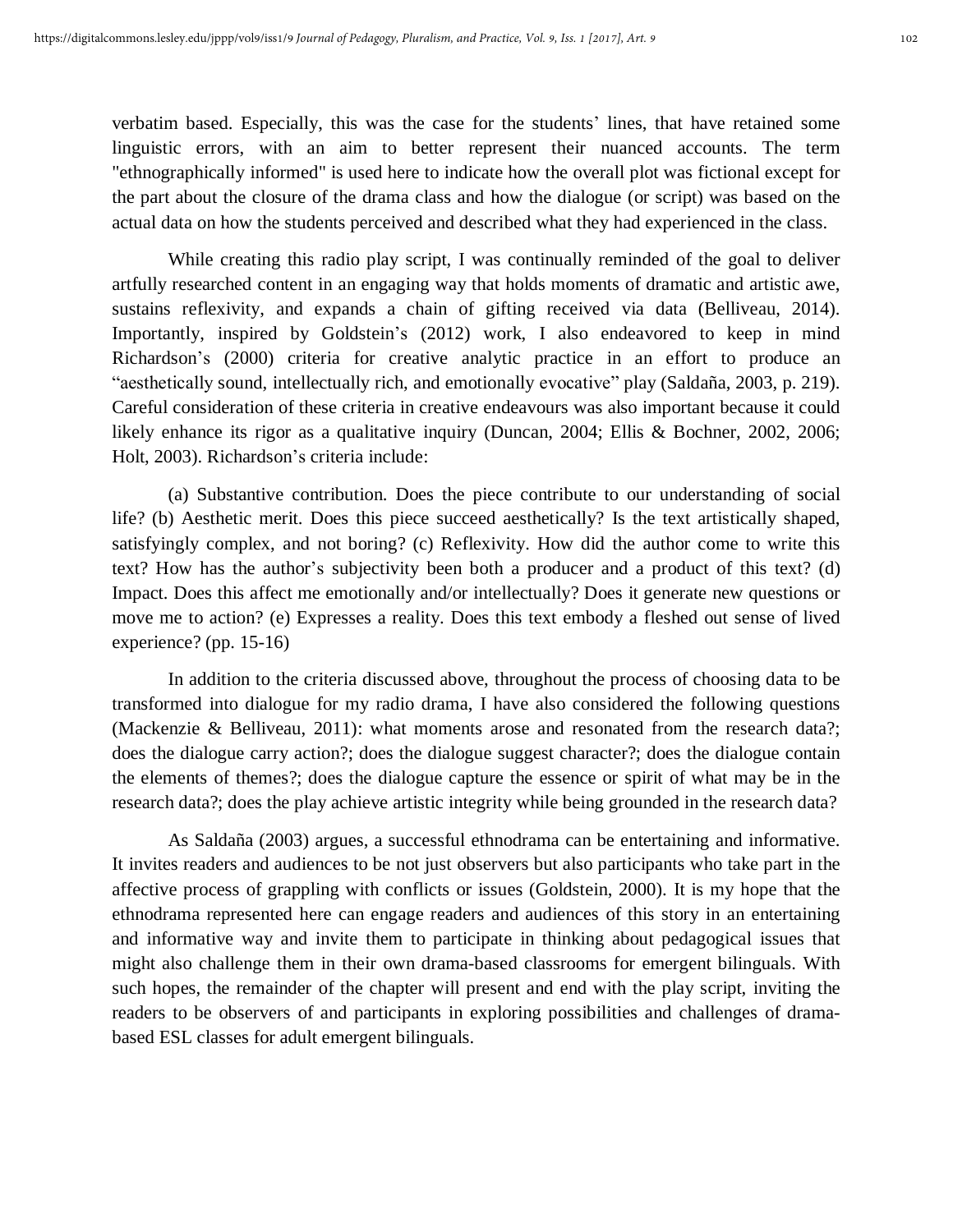## **It Was Really Uncomfortable but Kind of Comfortable:**

## **An Ethnographically-Informed Radio Play of an Adult ESL Class with Educational Drama**

## **Characters**:

- Ben, Kevin, Sara, Sharon, Yuki, Mary, Miyuki, Yuna, Naka, Maggie, Sally, David, Ben, Joe, Mimi, Amy, Eva, Nari, Steve, Sam, Helen, Maki, Hemi, Esther, Jane, Michael, Morrie, Momo, Kona, Juna, Lexi, all emergent bilingual adult learners
- Nancy and Nick, two drama-based English language teachers
- Won Kim, the researcher
- Conference audience member

## **ACT I: THE NEWS**

## **SCENE 1: Conference Presentation Room**

*(In the midst of noise in the audience, the researcher, Won Kim, stands in front of the conference room to begin a presentation. Won checks his talking watch for time to begin his talk.)*

**Won:** *(after a deep breath and with a confident smile)* Thank you everyone for coming to this talk entitled "It Was Really Uncomfortable but Kind of Comfortable: An Ethnographically-Informed Radio Play of an Adult ESL Class with Educational Drama." I hope that this radio drama play will be heard as a version of the soundscape of the vibrant voices and lived experiences of the students and teachers I have heard and experienced as a participant listener in English language classrooms with educational drama. What will unfold in and through this ethnodrama is a story about multiple sections of one drama-based course that seem to have significance in diverse ways for hundreds of emergent bilingual adult learners and the two teachers, Nancy and Nick, in their L2 educational journeys. The play captures some of the voices of the teachers and students as they react to their experiences with the course, which might be discontinued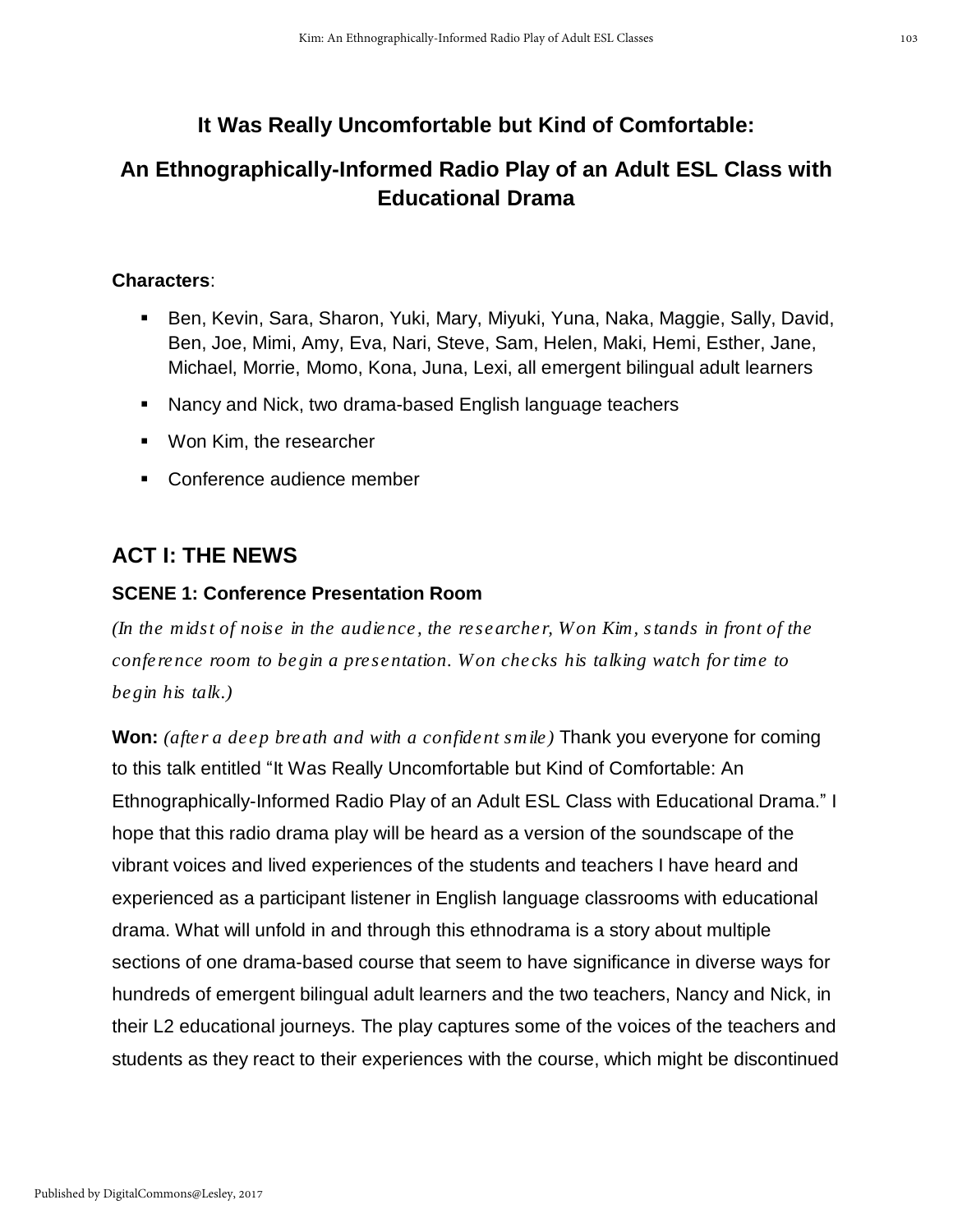after more than 25 years. *(After a brief pause, he looks around the audience).* So, I now invite you to close your eyes, but make sure to keep your ears wide open to listen.

#### **SCENE 2: The Classroom**

*(Nancy and the students stand in a circle, facing one another in the center space of the classroom.)*

**Nancy:** *(with a proud smile)* Wow, it's already been 16 weeks. Whew, it's hard to believe how fast the term flew by. You are all now 16 weeks older than before. Ben, you definitely look older *(laughs).*

#### *(scattered grins around the circle of the students)*

**Nancy:** It's been a great time with you all. I won't forget the imaginative dramatic worlds we've entered together over the term. Before we say goodbye, could I ask you guys to stretch your imagination *(pauses and looks around the students)* one last time? Yesterday, I asked you to write a short letter to your future self, yourself in 10 years from now. *(looks around and finds Kevin, smiling)* Shall we begin with Kevin? Can we hear your letter, Kevin?

**Kevin:** Sure. *(clears his throat)* Humm. Here's my letter.

#### *(all attend to Kevin, wondering)*

**Kevin:** Hi Kevin, I heard that you have become a business man traveling all around the world. I am proud of you because I know how much you didn't like studying English, not until you took that drama class in Canada. You told me you came to like to learn English for the first time with that class. Now you are communicating with the world in English as a business man. Well done!

#### **Students:** *(smile and clap)*

**Sara:** Hi Sara, It has been 10 years since I saw you in the drama class in Canada. You wanted to learn English to get closer to your dream. You always want to be a volunteer to help children. You wanted to join an international volunteer group after you had been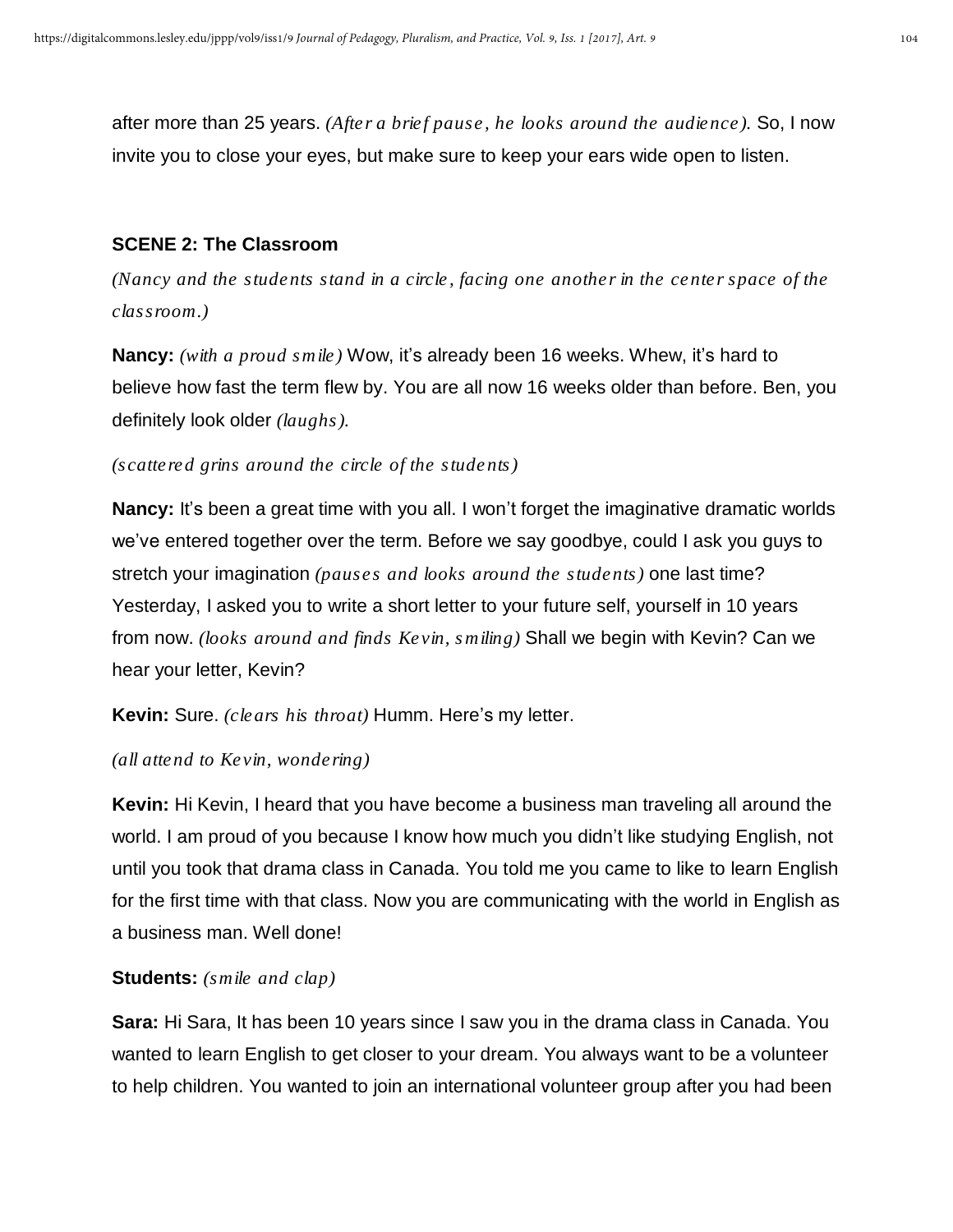to China and Indonesia and seen many people in need. You wanted to do something to help them. You have made your dream come true.

**Sharon:** *(smiles shyly and reads her letter)* Dear Sharon, today I just read a book translated by you from English. You made it! I was so impressed when I saw your name printed on the book. I am very happy for you as I know how much you wanted to become a translator of English and Japanese or Korean. When you were studying English in Canada, you often told me that you would want to speak fluently like native speakers and translate written work. I don't know whether you've now become like a native speaker, but perhaps it doesn't really matter. You should be proud of your name printed on the book as a translator.

**Nancy:** Lovely! Anybody else? *(finds Yuki, looking down shyly, and gently asks her)* Yuki, can we hear your letter?

*(Yuki hesitates, then shyly lifts her head up)*

**Nancy:** *(gently)* Yuki?

**Yuki:** Okay. *(after a deep breath, starts reading her letter in a small yet cheerful voice)* Hello, Yuki, you must be now 50 years old. We met 10 years ago when you came to Canada to study English. I remember you were very stressed and down at that time. You told me how much you once wanted to become an actress when you finished your high school, but you dropped the dream down. You told me that you felt tired from busy and complex relationships your life had brought to you in Japan and left for Canada for studying English. In your quiet and gentle voice, you talked about your new dream of becoming an English teacher for children in Japan. At that moment, I remember how young you sounded. You sounded like a 20 year old with full of hope. I remember how much you tried to break your shyness and get out of the nest you were in. You wanted to be part of every moment of the class even if I couldn't hear your shy voice all the time. I remember your laughter after finishing your acting in front of the whole class. I remember when you humbly said you were inspired by your younger classmates going for their dreams. You said you promised to yourself that you'd think about your future again more seriously. You did it. You did keep your promise to yourself. I heard that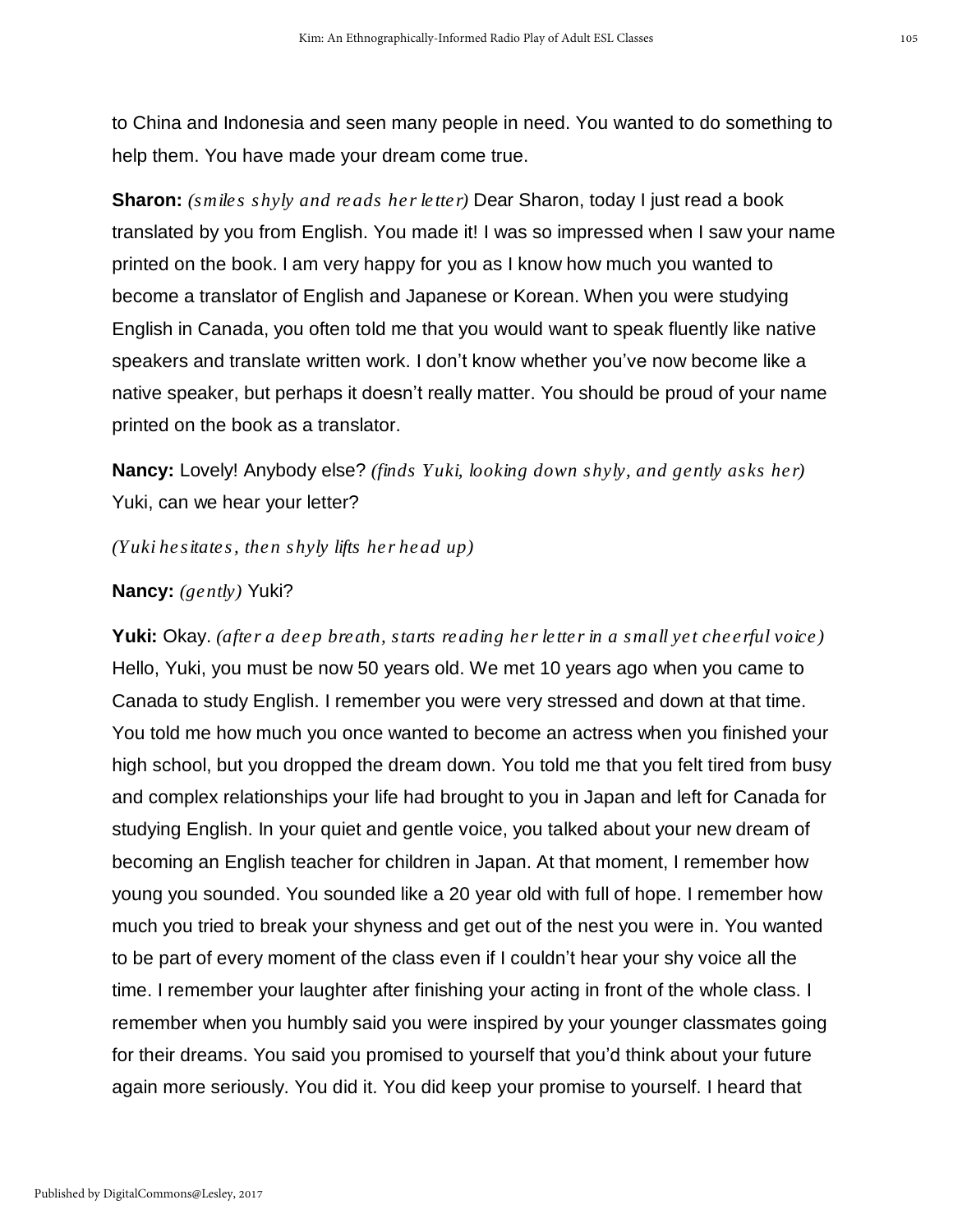now you are teaching English to kids in Japan. You made it. I am very proud of you, Yuki.

*(Nancy and the students remain in brief pause. Then, a few students start clapping, smiling, and warmly patting Yuki on the back)*

#### **SCENE 3: School Hallway**

*(The teacher, Nancy, stands in front of the meeting room with her face down. The other drama teacher, Nick, walks to her, looking concerned.)*

**Nick:** *(concerned)* How did it go?

*(Nancy looks down and sighs)*

**Nick:** *(slowly takes a sip of his coffee and seems concerned)* Well. Can I *(hesitates)* um get you some coffee or something?

**Nancy:** Oh, I am alright. Thanks. Looks like the drama class won't be with us any longer.

**Nick:** Emm.

**Nancy:** Yah.

**Nick:** 27 years. It's been 27 years since you started the course.

**Nancy:** I know. 27 years of teaching this drama class. Over 100 different sections of the class.

**Nick:** This was the only class, the only class of its kind with drama, story, conversations, movement, and imagination in the program.

*(Nancy nods)*

**Nick:** What did you tell them?

**Nancy:** Well, I just told them, you know, how much students have been enjoying it, how much we loved teaching it, and how it could foster students' fluency, engagement and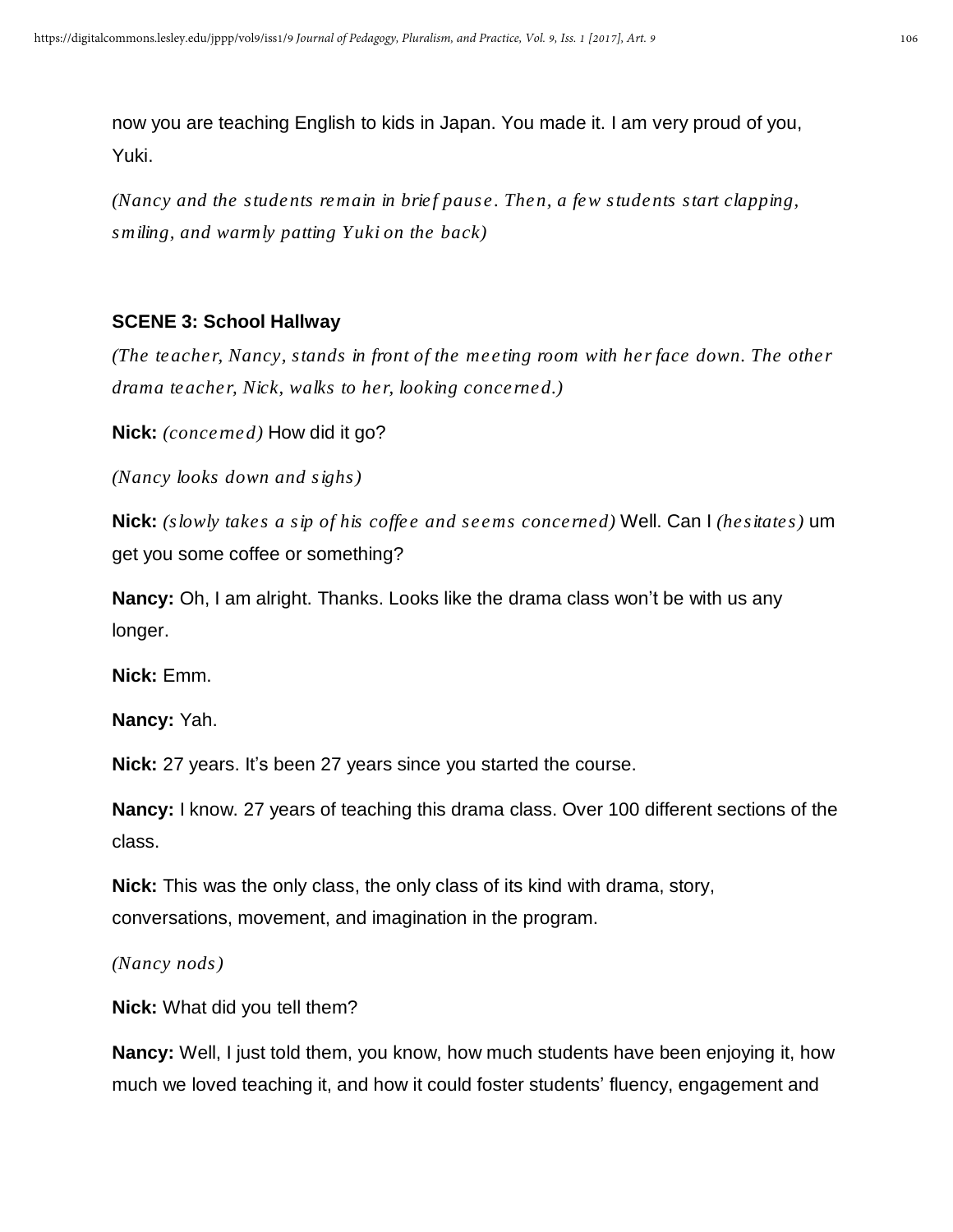confidence to speak. I told them what we've learned from working with students on a daily basis over the last 27 years as an instructor about the positive—

**Nick:** Impact! The impact that drama can bring, right?

**Nancy:** *(looks at her classroom across the hallway)* Exactly?

**Nick:** What did they say?

**Nancy:** *(resigned)* They told me that they had saved the drama class for me for more than 25 years in spite of all the changes to the programs.

**Nick:** Saved it for you. It was not for you. *(turns to students chatting across the hallway)* It was for students, for student enriched learning.

**Nancy:** Well, I know the school has been trying to reform the program, also for students. They want to develop it as more academic and more structured. They think that I shouldn't be afraid of change.

**Nick:** Afraid of change? What change? Change for whom?

#### *(Nancy sighs)*

**Nick:** You know this is not about being afraid of change! This is about taking away a unique learning opportunity from students you and I know from our hearts, the learning that has been offered to hundreds of students over numerous years as one powerful way of learning and experiencing languages. *(pauses)* We know it works.

**Nancy:** Well, *(still looks at the classroom across the hallway)* honestly, *(pauses)* I felt resigned, just resigned. They don't think there is room for courses like the drama class. I couldn't say a word. I didn't know how to respond when I was told that learning outcomes of the drama class are not measurable, not in line with the direction of the skill-oriented academic programs.

**Nick:** Why don't both of us talk to the school again to reconsider the—?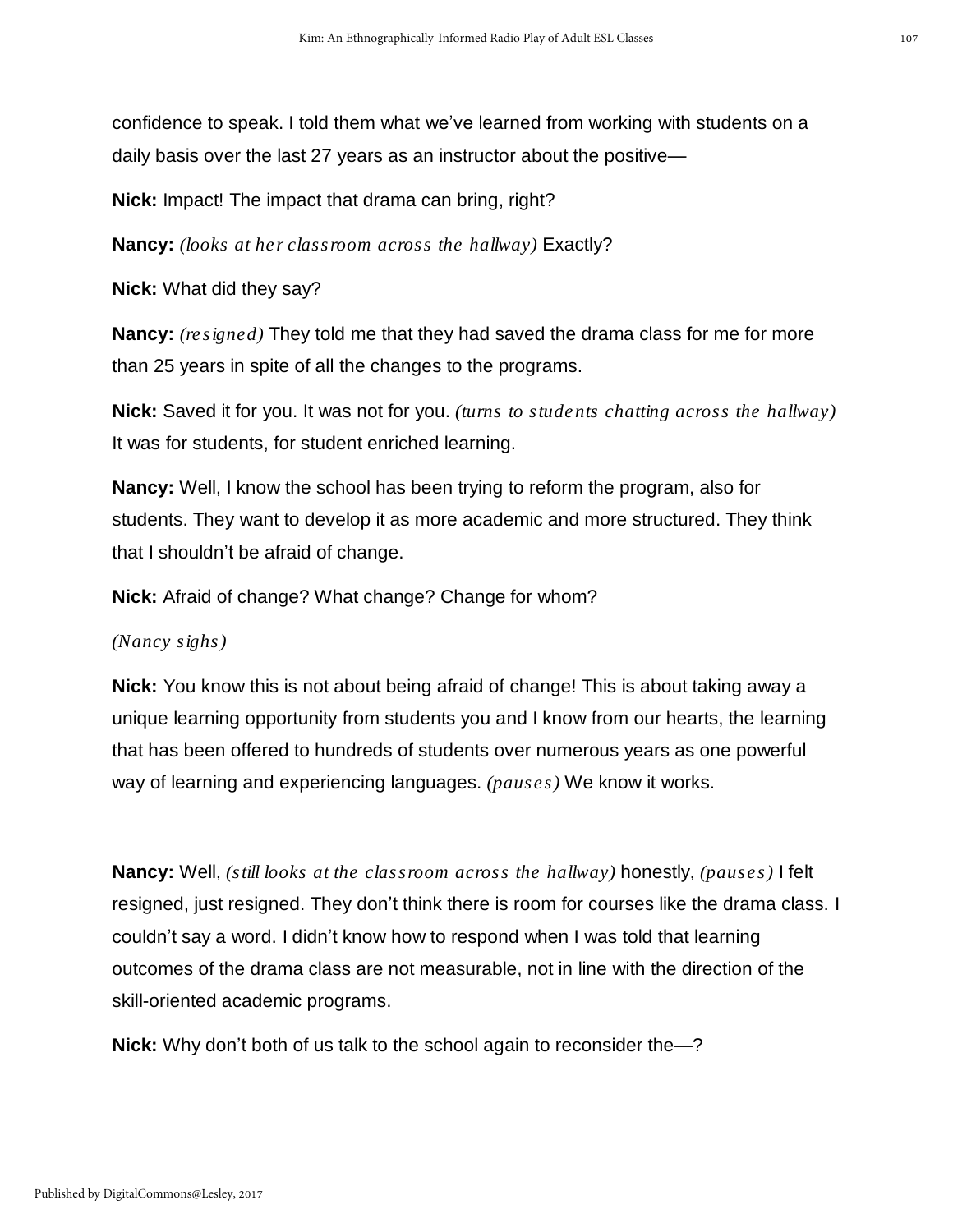**Nancy:** *(shakes her head)* I doubt it'll have any impact. The decision won't change. I don't know how to describe in words how I feel, but I feel kind of a bit disheartened, thinking this term might be the last term for the course. Too bad but we won't be able to give them the same experience any more.

**Nick:** I know.

**Nancy:** *(checks the time)* I should get going. I have a class at 1.

**Nick:** All right. Take care Nancy!

### **SCENE 4: Teacher' Office**

*(Nancy sits in the sofa and looks through letters and documents in a dusty box. She picks up and reads a card from her previous students.)*

**Mary:** I really like Nancy. I like how she teaches. I learned about acting. Sometimes during the class, I can act another person, so kind of dream come true because I was interested in going to acting school….so not real me stay in this class.

*(A soundtrack of a previous lesson plays in the background; the soundtrack captures a scene where Mary performed in one drama activity in front of the class.)*

*(Nancy continues to read card messages from Miyuki and others.)*

**Miyuki:** I think you are the best teacher. You always tried to relieve my shyness. You gave me power to speak English even though I used wrong grammar, but I learned trying to speak is important. I don't feel nervous speaking English any more, it is a big deal for me.

**Yuna:** Thank you for the course. I could improve my English skills. With the course, I could enjoy my school life. I was happy to meet this class.

*(Nick knocks on the door and takes a seat across from Nancy.)*

**Nick:** What are those? Look like cards from your students?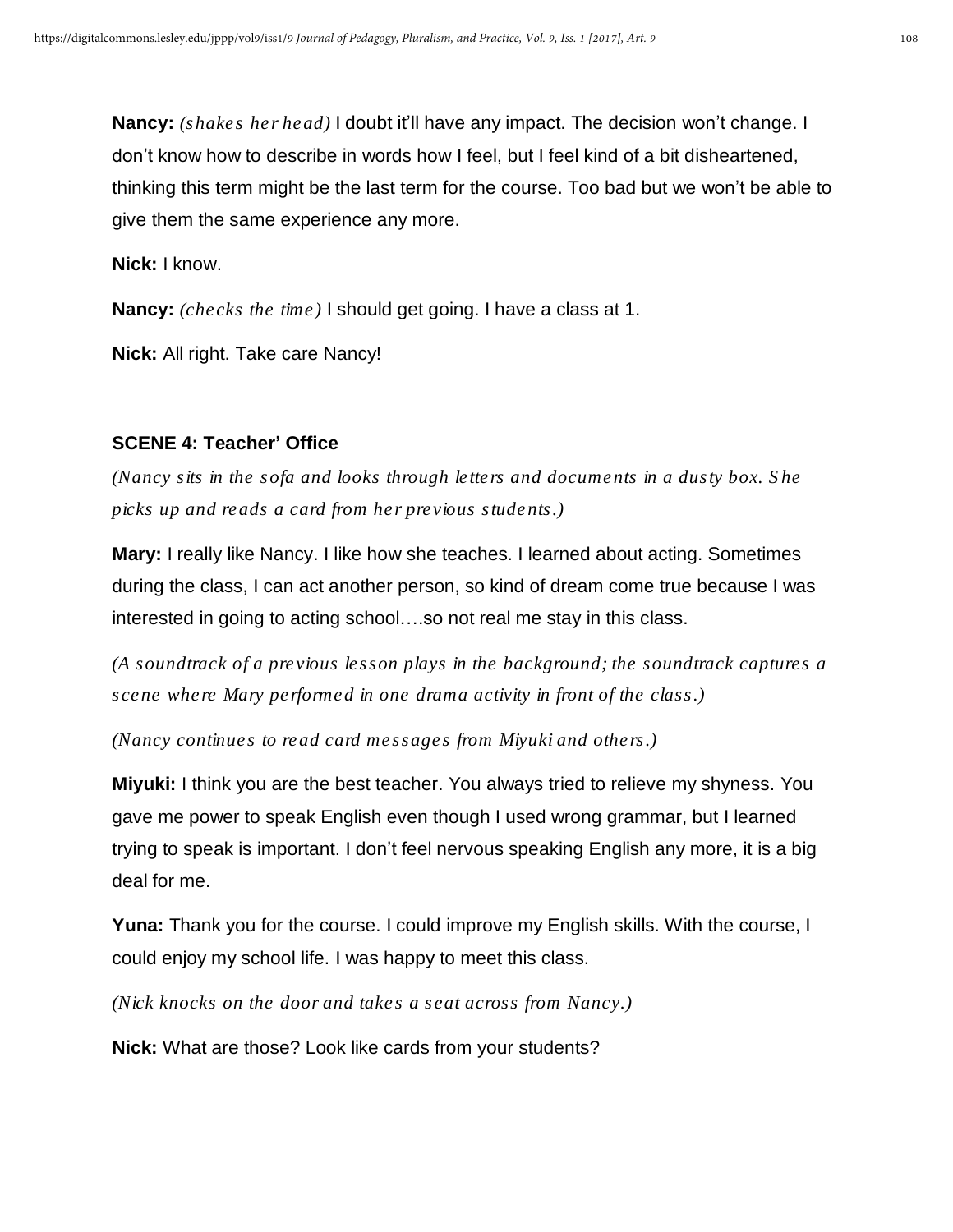**Nancy:** Yeah. This one is from the class about 2 years ago. I remember these guys. Cool kids.

**Nick:** Can I take a look? *(reads the card)* Wow, I can tell they really had a good time. *(He picks up another card from the box).* How about this one?

*(a sound track of another lesson plays; the soundtrack captures students' lively conversations and laughter in groups)*

**Naka:** Thanks for your sense of humour, the atmosphere of the class was always good. You never made fun of students' mistakes, but helped us find fun in making mistakes. We felt free to make mistakes in your class. I was happy talking and acting with my classmates.

**Nancy:** I was also happy with these guys, too. *(notices a thank you card in Nick's hand)* What is in your hand?

**Nick:** *(smiles)* Well, I'm not as popular as you, but I've also just got a card from the class this term. We just had lunch all together after our last class this morning.

*(a sound track of Nick's lesson plays; the energetic voice of Nick announcing the beginning of the Christmas drama performance of the students to the public audience with music in the background is captured in the soundtrack)*

**Maggie:** I feel sad because some of my classmates will leave. I also feel sad that the class is over. This session is special. Nick, I appreciated you. You gave us a lot of opportunities to learn. You are fun, and every time you led us through an attractive class and boosted our motivation.

**Sally:** I don't wanna say goodbye. I will just say thank you. I am really glad to meet you and all my classmates. Also, I will not forget everything. So I want to tell I am thankful to everyone.

*(another soundtrack of Nick's class lesson plays; the soundtrack captures the sound of students' group work on making a story to perform)*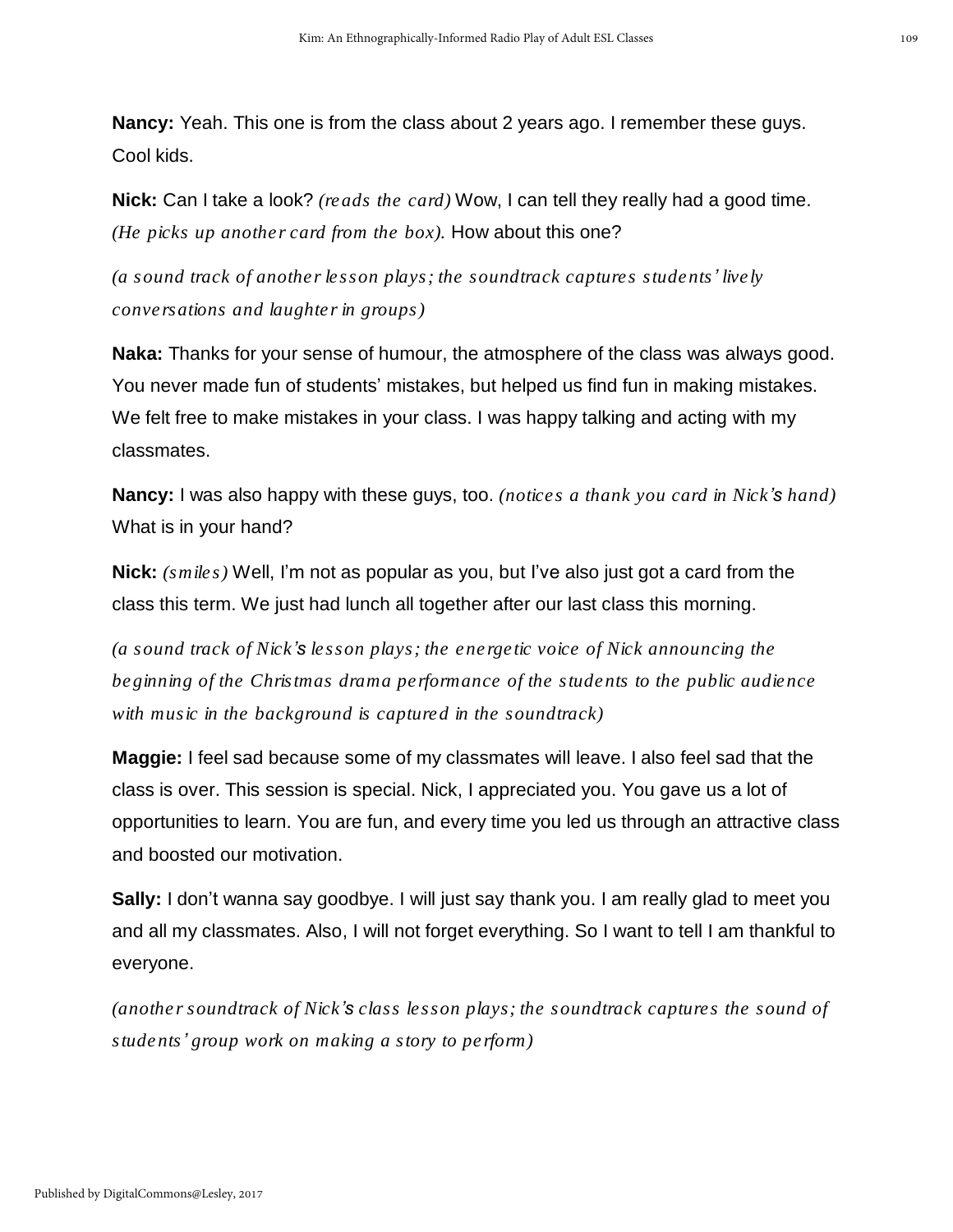**David:** Thank you everyone for the nice time I've had here with you guys. I'll never forget this memory. Thanks and See you again.

### **SCENE 5: Cafeteria**

*(Nancy waits in line to order at a cafeteria and finds Ben, her former student, standing in front of her.)*

**Nancy:** *(taps on Ben's shoulder)* Hey, you must be Ben.

**Ben:** *(Looks back)* Uh, *(smiling)* Oh hi Nancy.

**Nancy:** How are you Ben? Here for lunch?

**Ben:** Yes. You too?

**Nancy:** Yeah, I often come here for a quick bite. They've got some good sandwiches.

**Ben:** I know. Also they are cheap too.

**Nancy:** Oh, it is your turn to order.

*(both pick up their order and find a table together)*

**Ben:** *(takes a sip of his coffee)* So, do you have any plans for a Christmas break?

**Nancy:** *(takes a big bite of her sandwich)* Well, I am planning to go to a concert before I fly away to my sister's place in North Carolina for Christmas.

**Ben:** Concert? *(smiles and speaks in a teasing tone)* I know what concert you will go to. Steve's, right?

Nancy: Hahaha. You got it! I am his big fan, and this will be his 14<sup>th</sup> concert I see. How about you?

**Ben:** Wow, 14th! Well, I don't have special plans. I will probably live in the library. I've got a TOEFL exam coming next month.

**Nancy:** Oh, well, it doesn't sound as exciting as mine. *(smiles)* Good luck with it. Make sure you take some breaks though!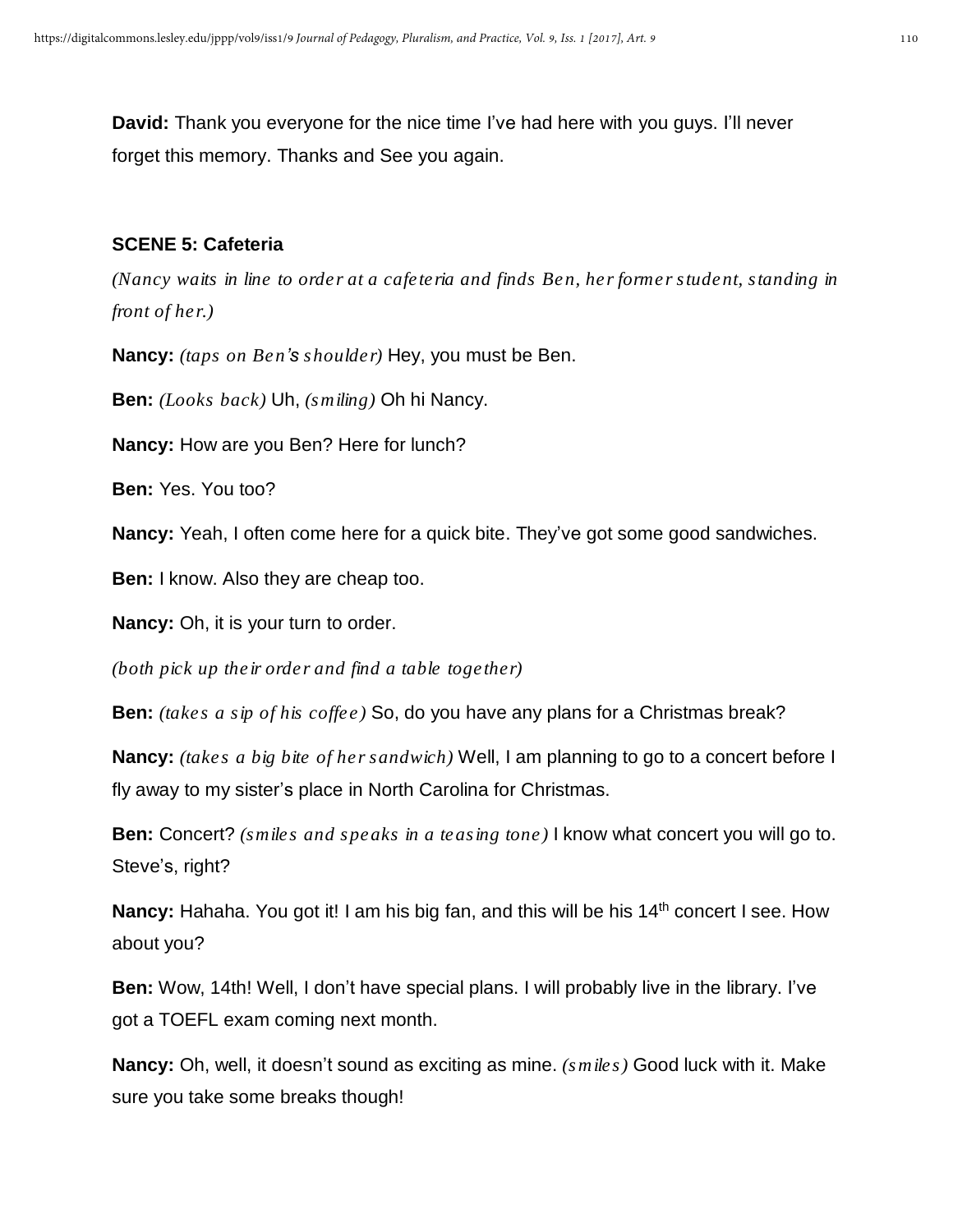**Ben:** Yeah, *(smiles)* I'll try. By the way, thank you for the class. I really enjoyed it. I didn't want to miss your class even once.

**Nancy:** Thank you. I am glad that you enjoyed it. I enjoyed teaching that class as well.

**Ben:** Actually I took the class because a friend of mine who took your class a few years ago recommended it to me. Now I understand why he did. In fact, I've also recommended another friend of mine who is looking for a class next term.

**Nancy:** I am flattered. *(puts down her coffee cup)* But unfortunately the drama class won't be offered next term.

**Ben:** Really? You are taking a vacation next term?

**Nancy:** No, I will be here, but teaching different courses. *(Sighs lightly)* The thing is that the school will change its program, and some courses including the drama class won't be offered anymore.

**Ben:** *(disappointed)* That's too bad because I really like that class.

### **SCENE 6: Bus Stop**

*(Ben finds Yuki waiting for a bus to downtown.)*

**Ben:** Hey, Yuki!

**Yuki:** Hi Ben. How are you?

**Ben:** Good. You going downtown?

**Yuki:** Yah, I've got to go shopping for souvenirs to bring to Japan.

**Ben:** I see. *(looks to where buses are coming from)* When are you going back to Japan?

**Yuki:** *(also checks if buses are coming)* Soon in about two weeks.

**Ben:** That's very soon. Are you coming to the farewell dinner this Saturday?

**Yuki:** Of course. I can't miss it. Do you know if everyone is coming?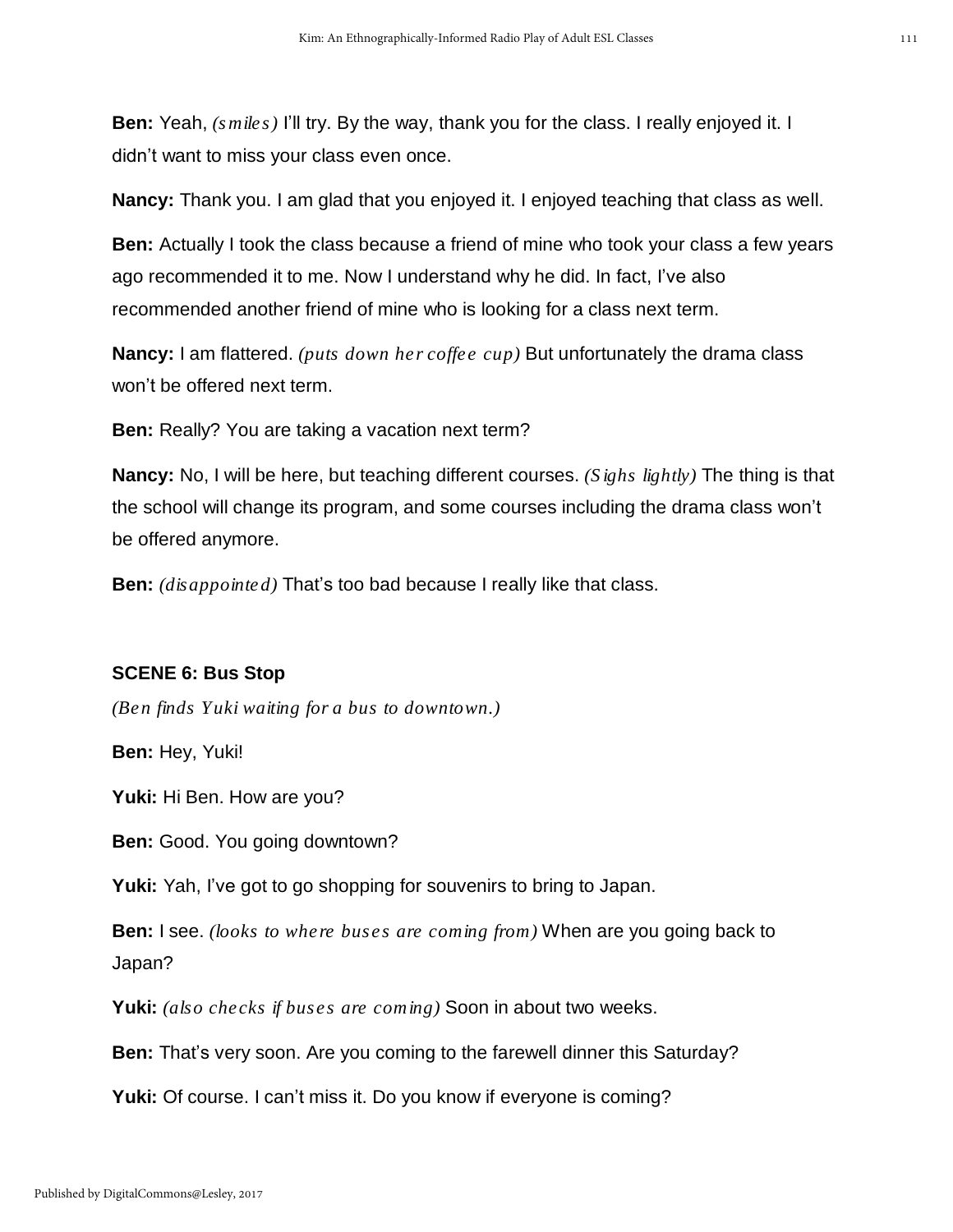**Ben:** I know some of us can't come as they are leaving tomorrow, but hopefully everyone else will.

**Yuki:** How about Nancy?

**Ben:** She said that she can't make it as she's already booked a flight for Steve's concert in Toronto this weekend.

**Yuki:** *(with a smile)* She really likes Steve.

**Ben:** Yah, I just ran into her at the cafeteria this afternoon, and she looked excited about the concert. Ah, by the way, have you heard about the drama class?

**Yuki:** What about it?

**Ben:** Nancy told me that the drama class won't be offered any more. Our class will be the last one.

Yuki: Last one? Really? Why?

**Ben:** I don't know, but it looks like the program will change.

**Yuki:** Nancy must be sad.

**Ben:** Yah, I think so.

**Yuki:** I feel sad too. I really had a great time in the class. It made me really interested in learning English. I also felt like more confident about myself.

**Ben:** You know what? I feel the same way. It's too bad if we would have to be the last students of the class.

**Yuki:** Is there anything we can do to keep the course in the program as students?

**Ben:** Maybe not. You know it's the school's decision, and we are just students.

**Yuki:** *(resigned)* Maybe so.

## **ACT II: TENSIONS**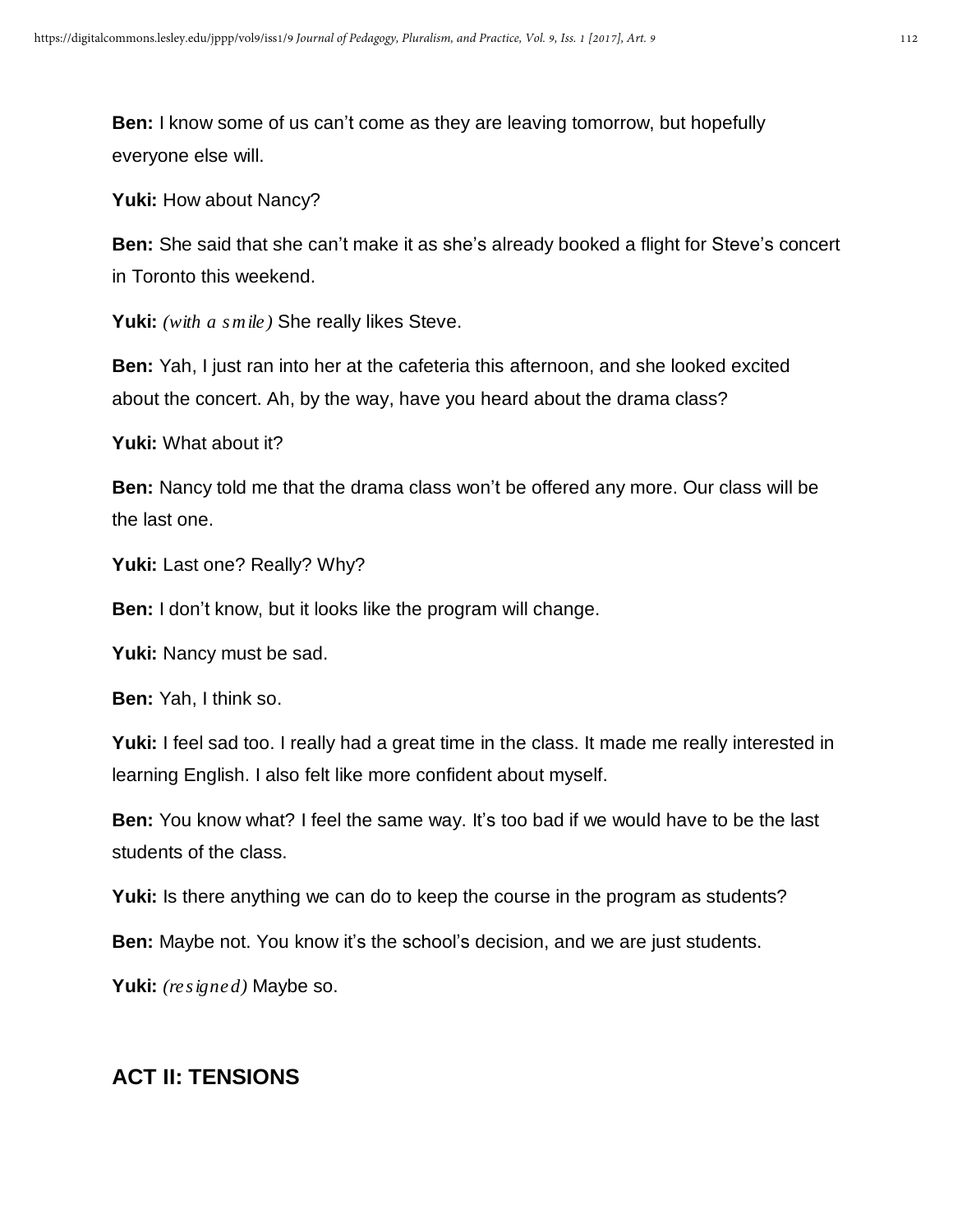#### **SCENE 7: Farewell Dinner**

*(Students from the drama course get together for dinner. With music and noise in the background, the students talk about the class.)*

**Joe:** Good to be together, everyone! I can't believe the term is already over. Time went by so fast. I really enjoyed our class. I met a lot of friends *(shyly)* like you guys in this class. This class was different from other classes.

**Mimi:** Joe, I remember your funny dance. When I saw you the first time in the class, I thought you were a very quiet person, but your acting and dancing was very funny.

**Joe:** Dancing? *(smiles)* Ah, I remember it. You are talking about the newscast scene with Amy, right?

**Mimi:** Yep, right. I think it was with Amy!

**Amy:** I remember it too. *(smiles)* It was our first performance. I remember we had to make a story about a man who couldn't control himself. I think I was interviewing Joe on TV and something ridiculous happened to you. Joe was so funny. I remember we were nervous and confused when we were preparing for the performance. It was our first time to make a story and perform it in English. We were like, "how can we do this?" Then I remember, Joe, you just said "Let us just ad lib." We both felt shy and embarrassed, but we did a really good job. After that, I felt like it is not too difficult to do it.

**Joe:** Yah, making a story was always very difficult. Actually, I am very very shy. I felt very nervous when I performed in front of the class, but I thought to myself, let's just do this. And I could become someone else, and I somehow felt fine to speak.

**Yuki:** Me too. I don't know why, but if I can change to someone, I feel like I can say everything. I am shy, but if I can be a different person, I have courage and then I can say.

**Eva:** Courage is something the drama class taught me too. In the beginning of my study here at the school, I set my goal as speaking like a native speaker. I really tried to participate actively in the class. The drama class gave me lots of opportunities to speak.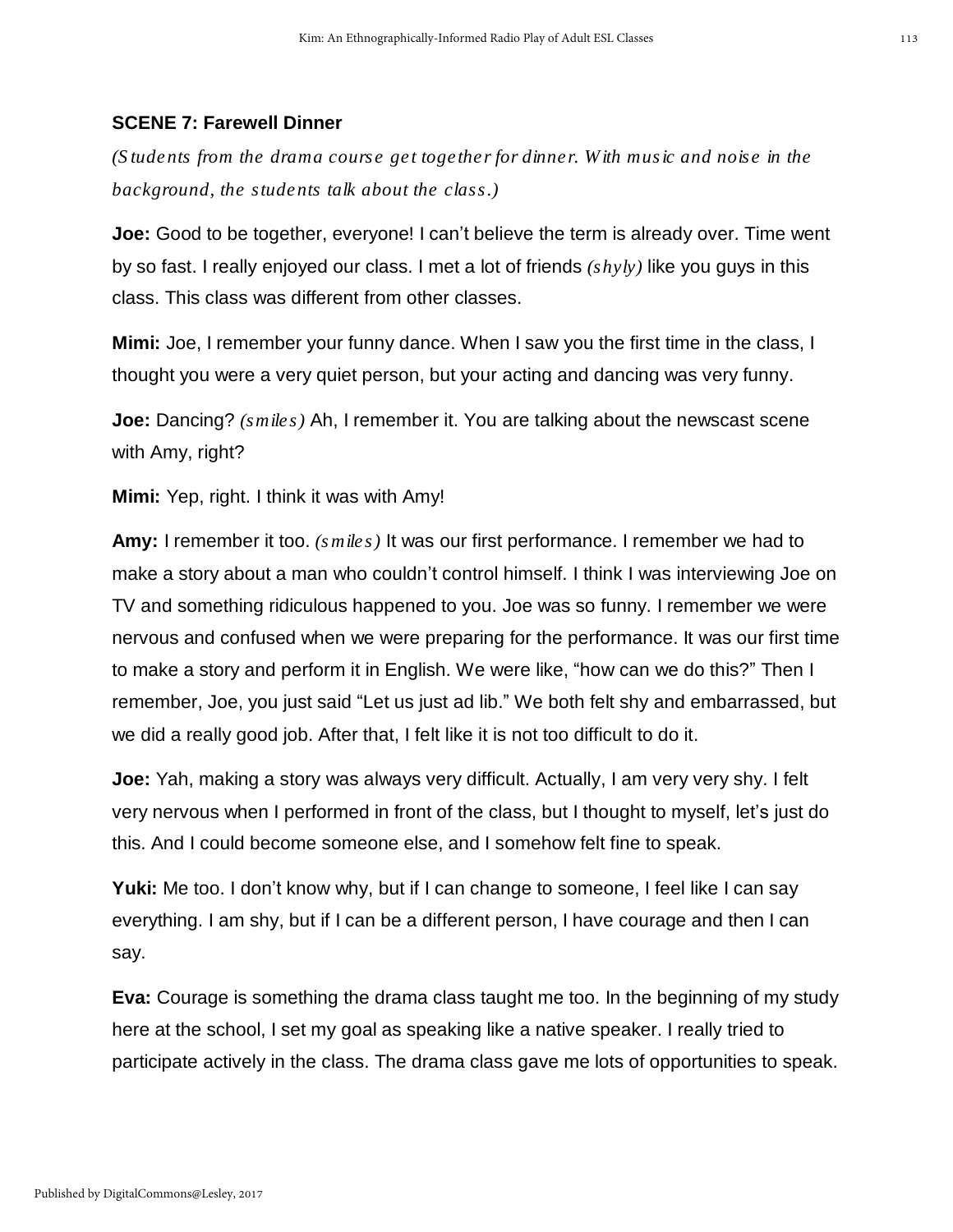I don't think I have become like a native speaker, but *(pauses and smiles)* I feel more brave as an English speaker.

**Nari:** I know what you mean. For me, I found role-playing helpful in developing communication skills. Although I am not sure how much, but I think my English skills have improved than before.

**Steve:** As you know, in the class, we didn't have enough time to think in our first language and we became more nervous. I think it was a good practice for us.

**Mimi:** You are right. In the drama class, I didn't have to think too carefully. In drama, it's like someone said something, I had to say something as soon as I heard. We have almost no thinking time.

**Ben:** I feel the same way. You know, speaking needs confidence. This class and the teacher help us relax. Although we are afraid of grammar rules, we were encouraged to say what we would want to say. Nancy always encouraged us to speak freely. If she said that we are wrong and need to say certain way, then it would not be good for us especially because many of us don't have too much experience to talk in English. We need to grow our confidence.

**Joe:** Interesting! Personally, that's how I felt about the course too. You know I always wanted to get rid of my fear of speaking English *(pauses and smiles shyly)* I am too shy to communicate with native speakers of English.

**Sam:** Whether you believe it or not, I am very shy, too. To learn to speak English, I also wanted to break that shyness. I thought the drama class could help me break my shyness. By the way, you know what? To be honest, although I now appreciate the course, in the first class, I wanted to change the course because I wasn't sure whether the course would be helpful. But later I decided to give a chance to this class. Now I think I made a right decision. I was really very happy in the class. I noticed my confidence has improved.

**Helen:** That's interesting, Sam, because I also wanted to drop the drama class at first. Actually, at first I tried to change the class because I thought it was unsuitable for me,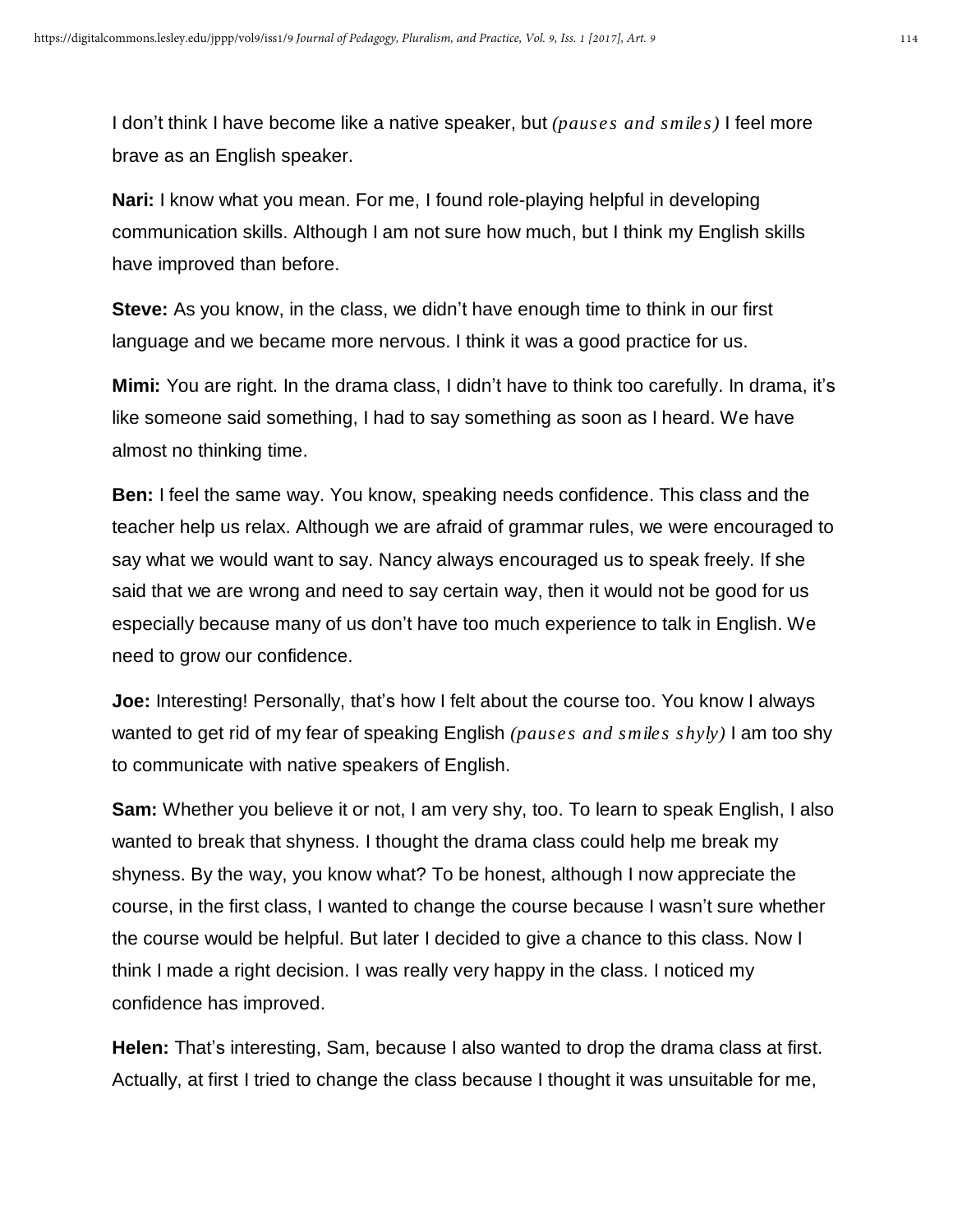but I failed to change the class. However, I'm really happy to stay in this class. If I had changed the class, definitely I would have regretted.

**Sam:** Oh, I see. *(smiles)* We were thinking about the same thing in the first week.

**Helen:** Haha. Yah, I am glad that we all ended up staying. I really came to like the class even more towards the end. I really wanted to act something with you all more.

**Maki:** Yah, Helen, I remember how actively you participated in the drama scenes. For me, doing drama was also so fun. Especially, do you remember the court trial? I really enjoyed the court trial. If someone asks me to evaluate the course, I would gladly give 10 out of 10 points to the class.

**Sara:** For me, what was unique about this drama class was that there was the pressing urgency to say something in English. There was always a kind of pressure to perform. If I forget something, I can't stop. I have to say something. I have to use my brain to produce something to keep the story going during the performance. Especially the pressure was higher when we were performing to outside audiences. For example I remember how nervous I was when we performed our Halloween story.

**Sharon:** I also remember that. Oh, I was so nervous before the performance. I was embarrassed that I would have to perform to higher-level students and other teachers. That was my first experience to act in English in front of big audiences. But when I heard people laughing during our performance, I felt like "oh, this is not difficult." I could overcome my fear.

**Hemi:** I know what you mean. I was scared during our performance, but I felt good when we were finished.

**Sara:** After that kind of performance, I kind of felt like, how can I say? It's difficult to explain in English, but it felt like growing.

**Sharon:** Mmmm, growing. Mmm. Yah, right. Maybe I understand what you mean. At first I didn't like performing in English, but it was kind of interesting how I felt after performances. It was like really uncomfortable but kind of comfortable.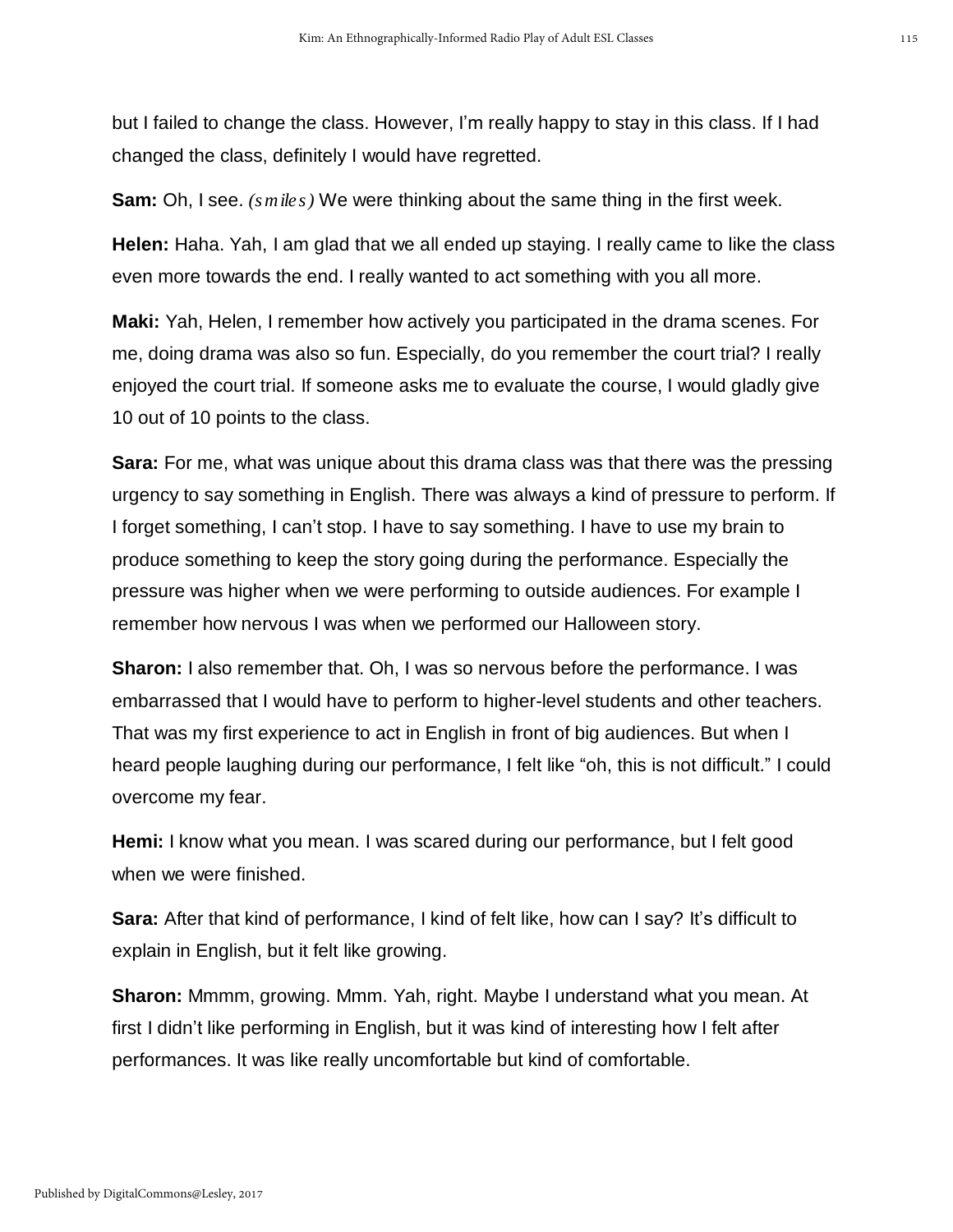## **SCENE 8: I Liked It, But I Didn't Like It**

*(Esther and Yuki sit at a student lounge in the school and chat with their classmates from the previous drama class.)*

**Esther:** Thanks, guys, for your time. As you know at the farewell party, some of us talked about writing a letter to the school to keep the drama class. Hopefully we can send this soon to the school. Many of us have already put down their names to support this letter. You guys mentioned that you'd like some more time to think on this, and *(hesitatingly)* we were wondering if we could get your support too.

**Yuki:** Some of us have already left Canada, so we won't be able to get everyone's support, but with you, we would then include almost all in the letter. *(looks at Jane and others)* Can you—

**Jane:** Not me. As you know, I didn't want to participate even in Won's research. I don't also wanna be part of this.

**Esther:** Well, I know you didn't consent to Won's research, but this is not about his research. You know this is about whether we can keep this fun class for our friends and other future students.

**Jane:** Fun class? It wasn't for me. Sorry, I just don't want to be part of anything. I didn't like everything about this class. I like the teacher, but it wasn't the class I wanted from the beginning. Sorry, but I think I should get going. Good luck with it.

*(Jane leaves abruptly. The students sit in awkward silence.)*

**Esther:** Well, I guess we should respect her decision.

*(some nod)*

**Michael:** Speaking of decision, to tell the truth, I wasn't sure if I made a right decision about the course. Actually in the midterm, I thought I mischose the class. My friends in the other classes told me that they studied how to make conversations or presentations, and they do it individually but in this class, the main way to study English was through acting with others. Umm, it was too much group work. I thought my friends in other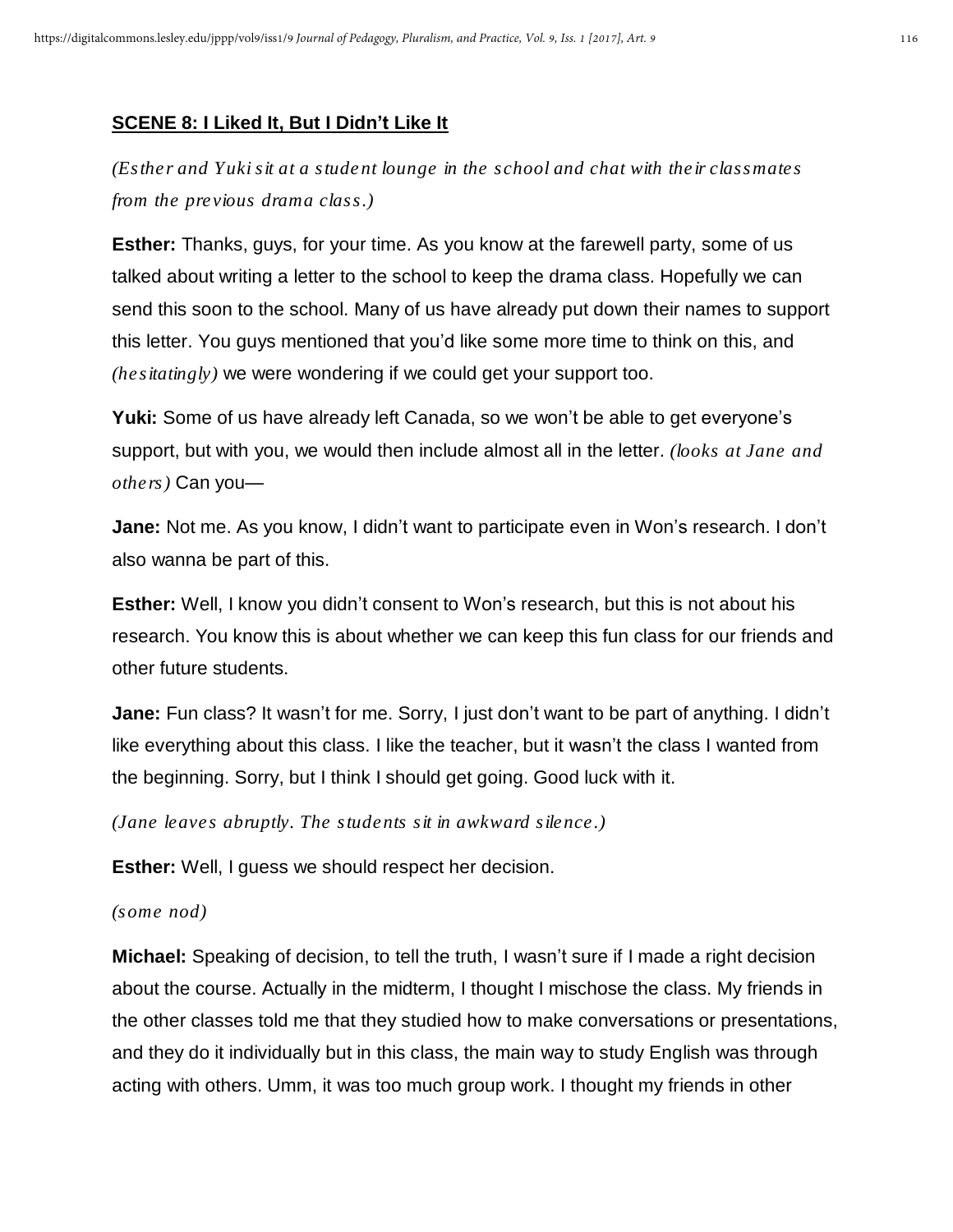classes improved their English more. From the midterm, I thought if I pass this class, I would like to move to an academic class. In there, I would do a presentation individually. In this drama class, I felt I relied on other students too much, so I felt it wasn't good for me.

**Yuki:** What do you mean you relied on others too much?

**Michael:** Sometimes I didn't know what and how to say, and then I relied on others and asked them to speak. But in the academic or other general classes, students can't rely on others. I think I will get more confidence if I don't rely on others.

**Esther:** Yah, individual work is helpful for your English, but you know group work is also useful especially in improving one's fluency in speaking. In the drama class, we made a story and perform it together. Whether you want it or not, we had to participate with others and produce something. I think it gave us a little bit of pressure, but a good pressure we could enjoy I think.

**Michael:** I know but don't we do group work in other classes too!

**Esther:** It is a bit different in this class though. Group work is usually little and short. It is often just to share our opinions rather than we actually do something. You know but in this class we should create something and act it out.

**Morrie:** Mmmm, I agree with you. In group work in the drama class, everybody brings some ideas. It is a collaborative work.

**Michael:** *(not convinced)* I understand, but I don't feel like this class benefitted me much.

**Momo:** *(turns to Michael, nodding)* Honestly, I have to agree with Michael. I think this class could be good for some students, but not for me. I didn't like this class at all. I don't feel that my English has improved in this class. The only time I liked was when we went to the lab and did listening exercises. I felt that in the class, we didn't learn anything new. I felt the whole class depended on your own language. I would like to learn more new words, pronunciation, and spelling, and do more practice in the lab. I felt like I really improved so much after each lab time.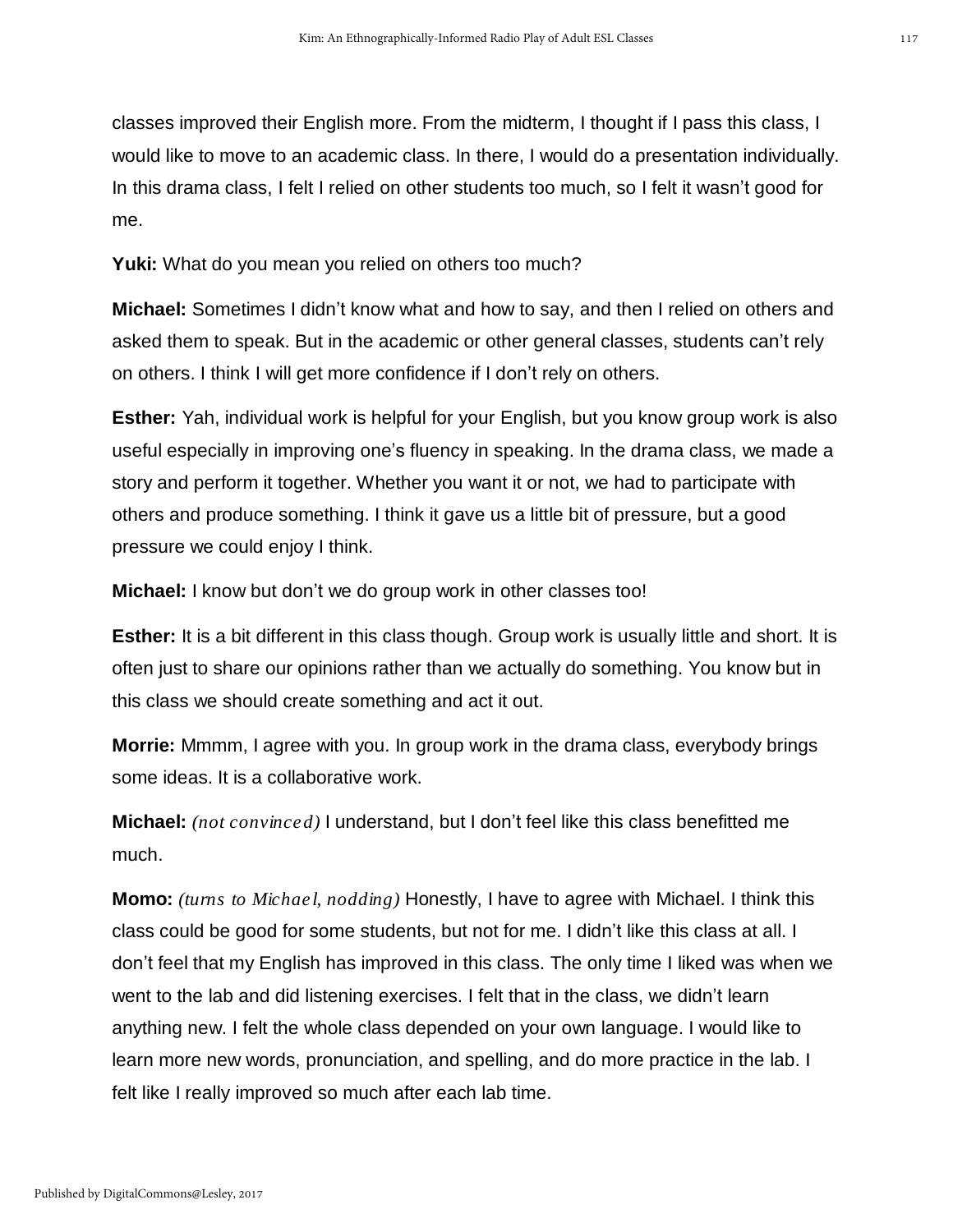**Kona:** I kind of hear you Momo. Personally I like the teacher and had fun in the class. However, I don't feel like it's helped my English. Sometimes, I wasn't sure and wanted to know what the objective of each activity was. I wish we we'd done more grammar and more vocabulary exercises.

**Esther:** Well, but I think this class helped us to communicate with other people in different situations. We were encouraged to talk without worrying about errors. Don't you like that I could move my body when I spoke to other people. I felt freer. Well, Nick always said, just talk. "It doesn't matter your grammar is right or wrong." Didn't you feel like you've learned to be free about your speaking through this class?

**Michael:** Yah, this may be good for those students with no confidence in speaking. I think I've gained confidence too from this class. But if one wants to work on your English seriously, well, I don't think I would recommend this course.

**Sharon:** Mmm but wasn't this class more enjoyable than other classes? Some of my friends told me that they said that their classes are a little bit boring because they do the same things almost everyday like small conversations and listening to a teacher or textbook CD, the same thing everyday. But in this class, we did something different everyday. We were talking, laughing, listening to and watching others.

**Maggie:** Yah yah, it's interesting. My friends also said the same thing. They were envious of us. They told me like, "Your class looks so fun."

**Morrie:** Yah, *(nods but not fully convinced)* I enjoyed it too. I feel I learned something from the class although I am not sure what it was. But for me, I was expecting more for myself from the class. I mean, my friends in other general classes seem to learn more vocabulary. I don't think we learned lots of vocabs.

**Yuki:** Morrie, I am just curious. Would you then register for this class again if you had a choice?

**Morrie:** If I could choose again? mmm. Well, *(hesitatingly)* maybe yes. Maybe no. I was very shy and afraid of speaking, but I feel less afraid now. I think I agree with Michael in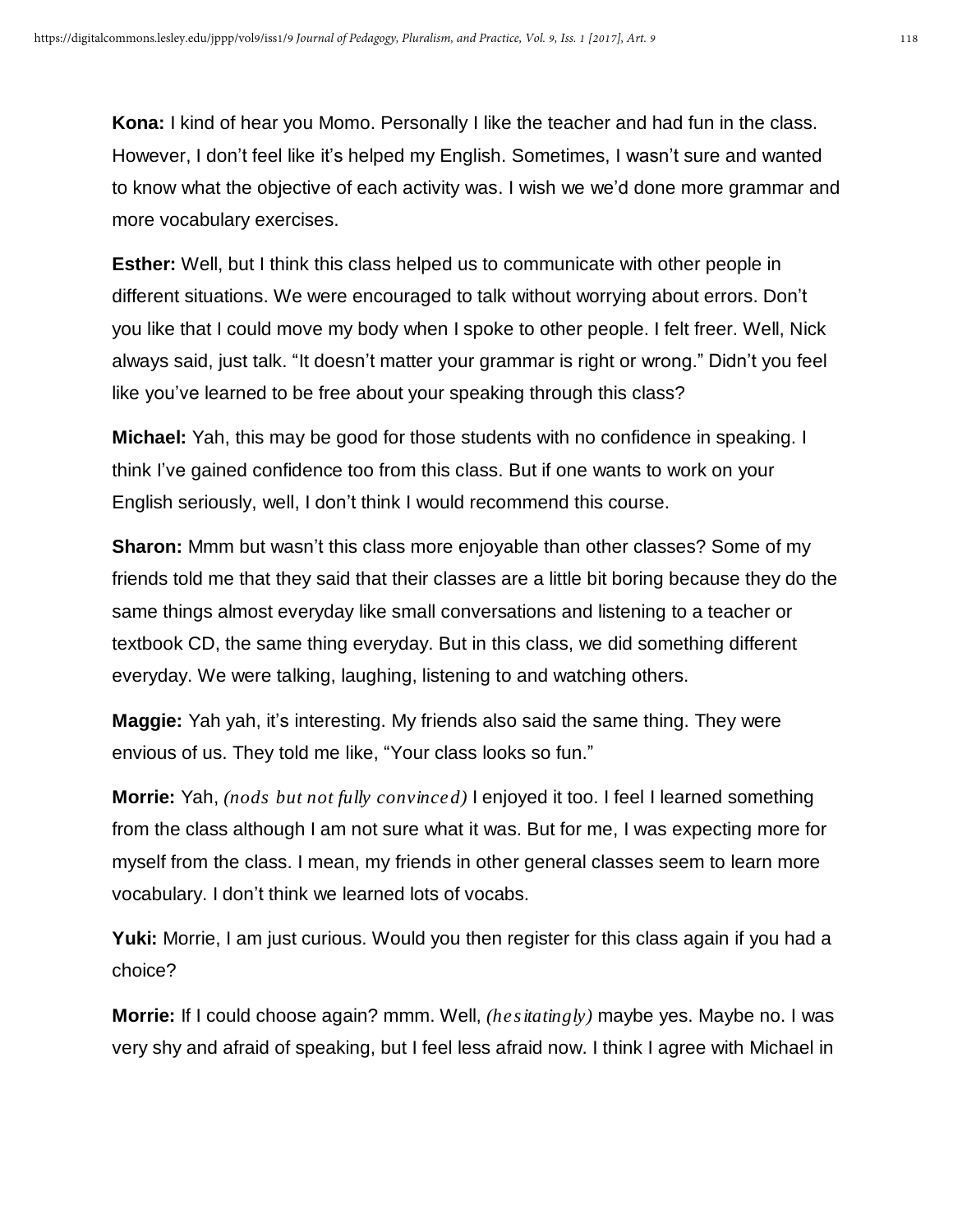that if one is too shy in speaking, this is the best class to break his shyness to speak freely. But if he doesn't have this problem, he or she can go to other classes.

**Yuki:** Mmm. I see.

**Morrie:** Plus, If I could suggest, I thought maybe we could do more acting but in another way. We can use already made scripts because making a scenario was difficult. We were always concerned about a scenario. We had two kinds of stress: how to act out and what to act out. With a scripted play, we can reduce the stress and focus on how to act or say.

**Esther:** *(turns to Maggie, Juna, and Lexi, who are from another section)* What about you guys? Would you support our petition for the course? I know you all had a great time in the drama class.

**Maggie:** Yes, we did. However, *(hesitatingly)* I am not sure if I would want to support the letter. To be honest, *(pauses briefly)* um, I like the course, but also at the same time I didn't like it much. I think we could have had more intensive listening exercise. We usually focused on making a story, performing, and having a conversation, so we didn't have opportunities for general listening. You know we had a final listening test. But I didn't do well on the test.

**Juna:** Yah, I think it might be good to have more intensive listening exercises, but *(confused)* I am not sure, but I also have to say that kind of class might be boring. Well, I know we need listening exercise, but at the same time it is also boring.

**Lexi:** *(hesitatingly)* Mmmm. Well, even though this class is interesting, we can perhaps combine an academic class and a drama class. I think it is better.

Yuki: It's interesting that you all three liked the course but was also not satisfied with it. Just out of my curiosity, if you were to evaluate the course out of 10 points, what would you give?

**Juna, Maggie, and Lexi:** *(after some hesitation, they all say together)* five maybe?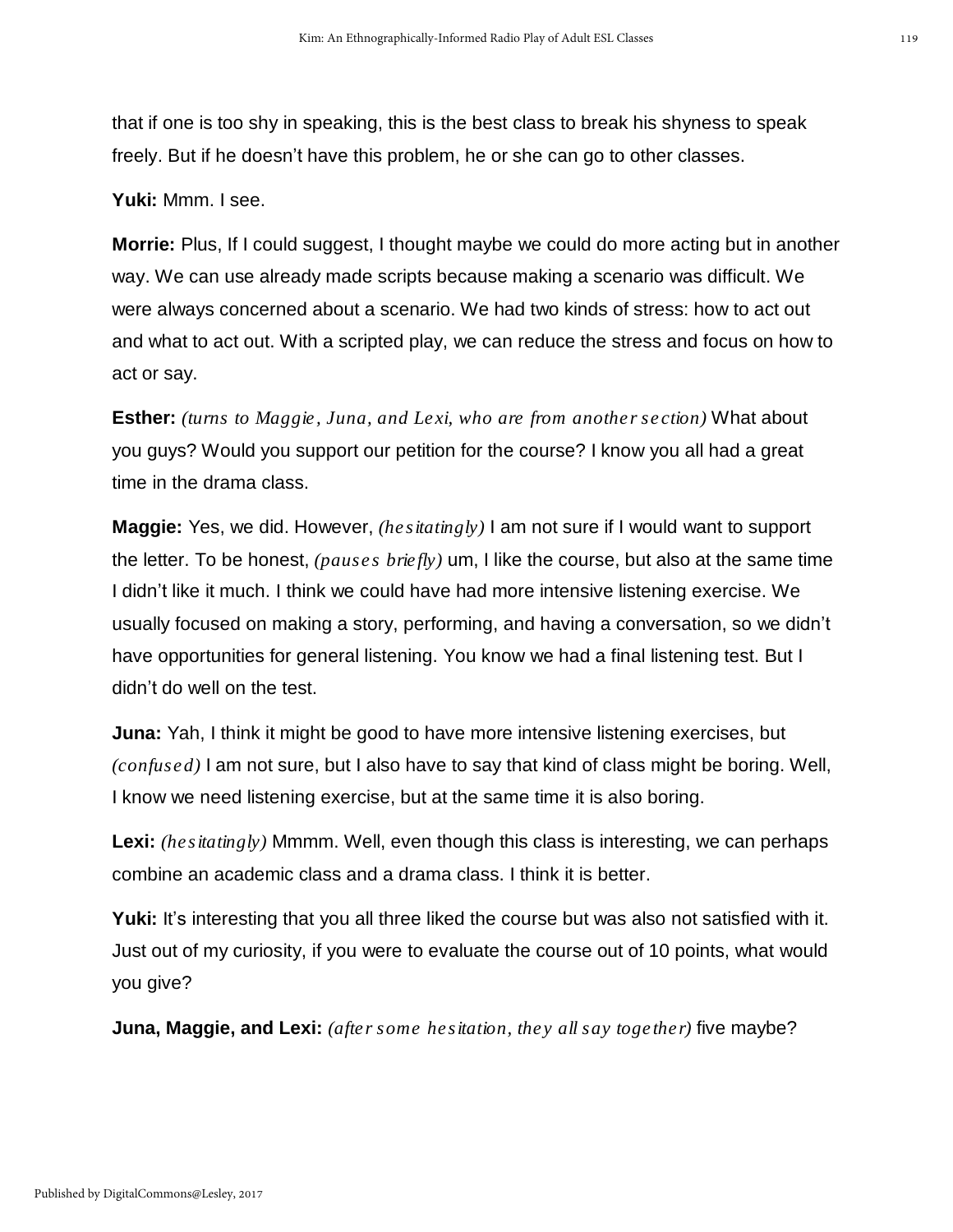#### **SCENE 9: Conference Presentation Room**

*(The researcher, Won, stands back in front of a conference audience. He is about to end his presentation.)*

**Won:** Thank you for listening. What we all auditorily witnessed here today was the voices of the students, the teachers, and the researcher in these particular drama-based ESL classes that this artistic, ethnographically-informed, and engaging radio drama play has aimed to foster and empower. I hope that this play has helped you gain a more contextual and engaged understanding of an auditory narrative version of what the researcher experienced and how students described and reacted to what they experienced in the classes with educational drama. This radio drama play was also meant to serve as an invitation for a wider audience of L2 scholars and practitioners to hear a version(s) of the soundscape of the given drama-based classes (especially when it gets auditorily produced or performed on stage) and generates multiple interpretations of the implications and challenges of a drama-based L2 pedagogy by comparing with and reflecting on their own teaching contexts.

Above all, this was a story about the classes with educational drama-based pedagogy where the students exercised spontaneous freedom and right to speak, created stories and performed them. This was also a story about the two teachers, Nancy and Nick, who believed in the power of educational drama in creating a space to exercise students' imagination and creativity, foster fluency and confidence, and promote the joy of learning in collaboration. It was also a story about the students who came to realize the joy of learning and using language as a more confident language user and meaning maker after being introduced to alternative ways of learning and experiencing language. Conversely, by telling the story about the closure of the class, this theatrical text also presents how the ESL instruction with educational drama was differently received by different students. The text brings to light the tension that was present within an individual student, among different understandings of learning, and between different curricular expectations. In that sense, this was also a story about tensions in conflicting beliefs, attitudes, and ideas surrounding the educational practice of drama-based L2 pedagogy. For example, drama-based activities necessitated different kinds of participation in class practices than teacher-fronted conventional instruction. That is, as opposed to being passive information recipients, the students were invited to be active participants/meaning makers/performers. Such repositioning created a tension within some students like Sharon who felt it took courage to participate as she said "it [performing] was like really uncomfortable, but kind of comfortable." The tension also existed among the students because of the differences in the ways students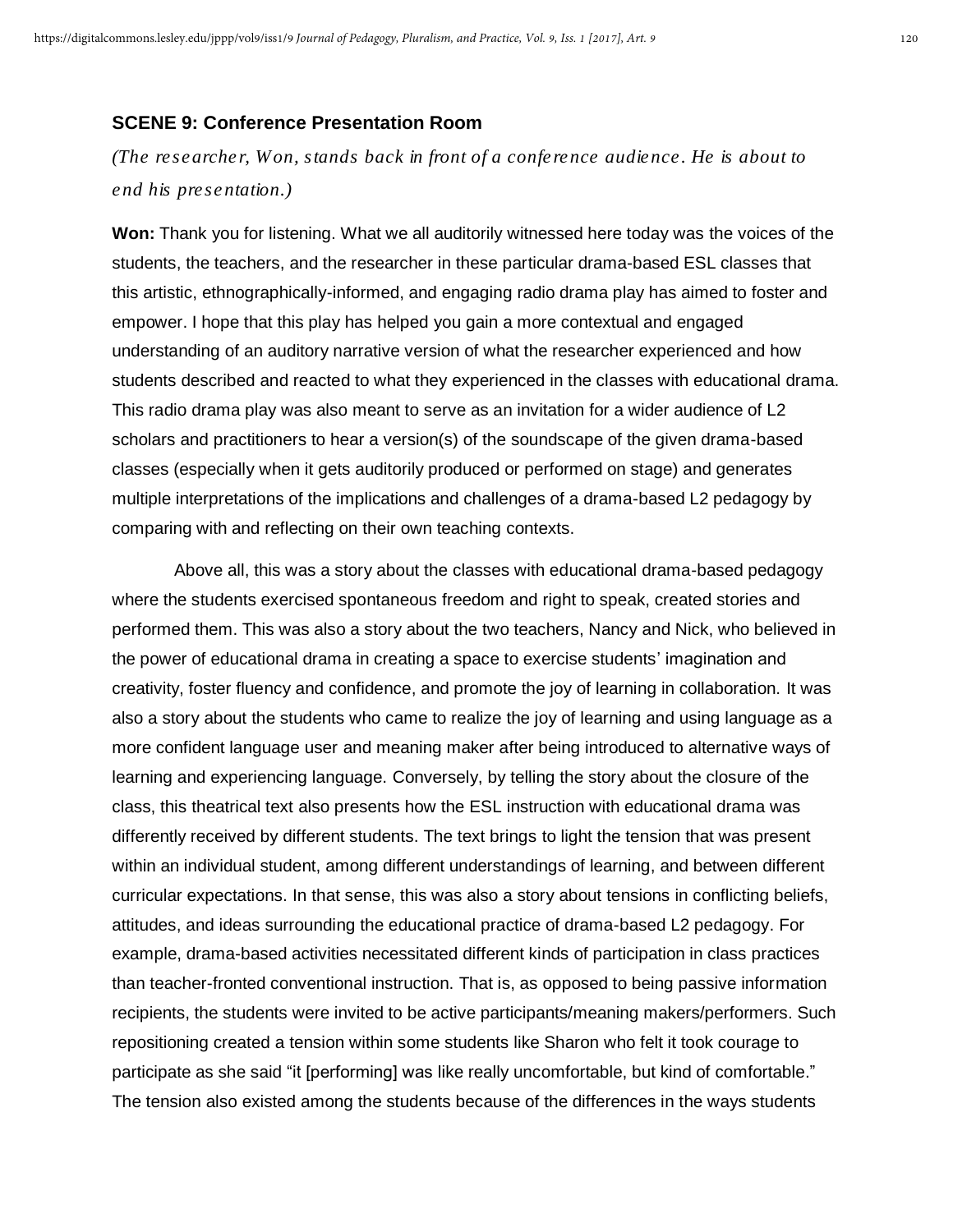theorize learning. Some students viewed learning from a transmission model of learning perspective and thus valued less the affordances of participatory, less structured, creative, and student-centered educational drama. The tension was extended to how drama-based pedagogy and other general creative non-academic courses are valued differently by the program in the face of a pedagogical effort towards a more academic, structured, and outcome-oriented curriculum, leading to the discontinuation of the drama course after two decades of educating the creative minds and linguistic competencies of hundreds of students. Today, this rare English language course with educational drama remains closed. In fact, all other so called specialized courses at the school which included arts-informed approaches, such as drama, creative writing, and storytelling, have been removed from the course list of both the intensive and academic language programs. It is my hope that—

#### *(there is an abrupt question from an audience member.)*

**audience member:** Sorry to interrupt, but could I ask a question? I am sorry that the drama class was closed, but why does it have to be a drama class? As some students mentioned in your study, some students need to take a test after all. All some need may be a certificate. What they learned in the drama class can also be taught in general skilloriented classes too, perhaps even in more efficient, structured, and systematic ways.

**Won:** Thanks for your question. Perhaps several of you may resonate with the question. The story I told in this presentation does not intend to argue that drama-based pedagogy is the only or best way to develop skills, competencies, knowledge, and practices of a second language to our students. What is told through the story in this presentation is how I believe that educational drama, which is multi-modal, imaginative, embodied, contextually-sensitive, and engaging in its nature, can be one powerful way to enrich our L2 classrooms in a very specific way, which might not be affordable in other types of L2 classrooms. I want to answer your question by sharing Cummins and Early's (2011) advice where they urge us to think that, in our classrooms, educators are continuously involved in "sketching a triangular set of images: "An image of our identities as educators, an image of the identity options that we highlight for our students, an image of our society that we hope our students will help form in the future" (p. 156). It is my sincere hope that the present auditory account of the possibilities and implications of educational drama for adult language learners can be heard as a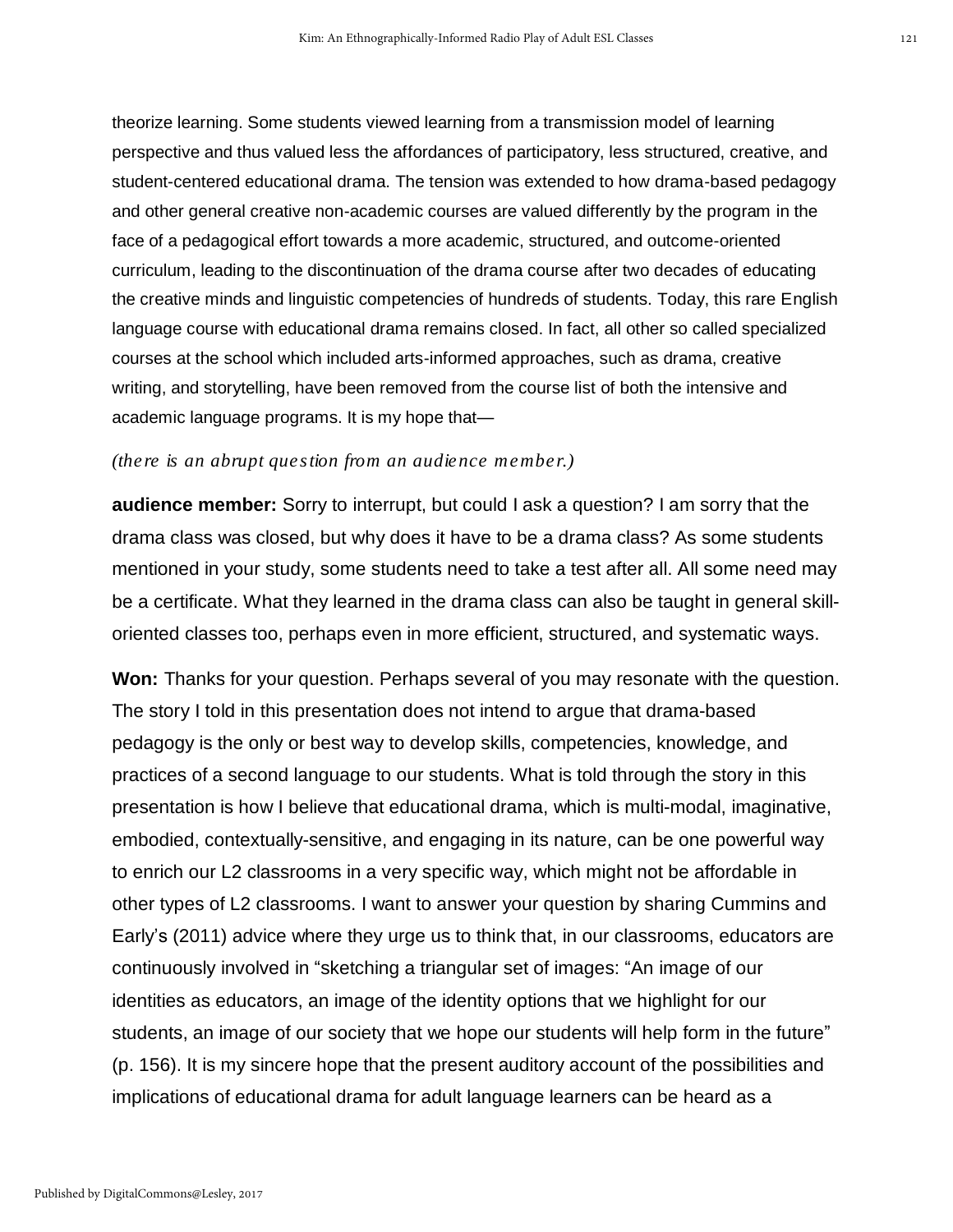contribution to the ongoing pedagogical discussion on these important questions: What identities are our L2 pedagogies cultivating in our students? What images are we sketching on a daily basis in our classrooms? I hope that my study is recognized as a call to a shared conviction among many scholars that despite adverse and oppressive conditions surrounding our classrooms, it is important that teachers recognize their potential to exercise their agency to restructure classroom interaction in a more democratic and dialogic way and ultimately to make instructional choices that promote what Cummins (2009, 2011) calls collaborative relations of power in our classrooms. I draw this presentation to an end with the hope that the pedagogical effort taken by two local teachers, Nancy and Nick, that we audibly witnessed today can be heard as an example of a small yet significant ground-up pedagogical effort towards creating a collaborative, empowering interpersonal space fostering our students' identities as that of creative, competent, and confident meaning-makers. Thank you.

#### **SCENE 10: Teacher Office**

*(The final line with "thank you" in Scene 9 is a crossover with the previous scene in the teacher office [Scene 4] where Nancy and Nick are reading cards from their students)*

**Esther:** Thank you Nick. I felt you really want to try to help us to participate in the class. So I am very thankful to you. For my classmates, ah . . . well, thank you everybody for being close friends. It hasn't been a very long, but we shared many things, many memories, it was very fun. We laughed a lot. I was very happy with them. In Canada, I see another side of myself. I think this class is the root of my change.

**Nancy:** Wow, that's powerful, Nick.

**Nick:** It kind of saddens me to think that I will no longer be able to be a teacher for the drama course, but I guess *(pauses)* I could still be a language teacher teaching with drama spirit.

**Nancy:** *(closes the card she was reading)* I will miss these guys and a multitude of moments that my students and I had with stories, and drama.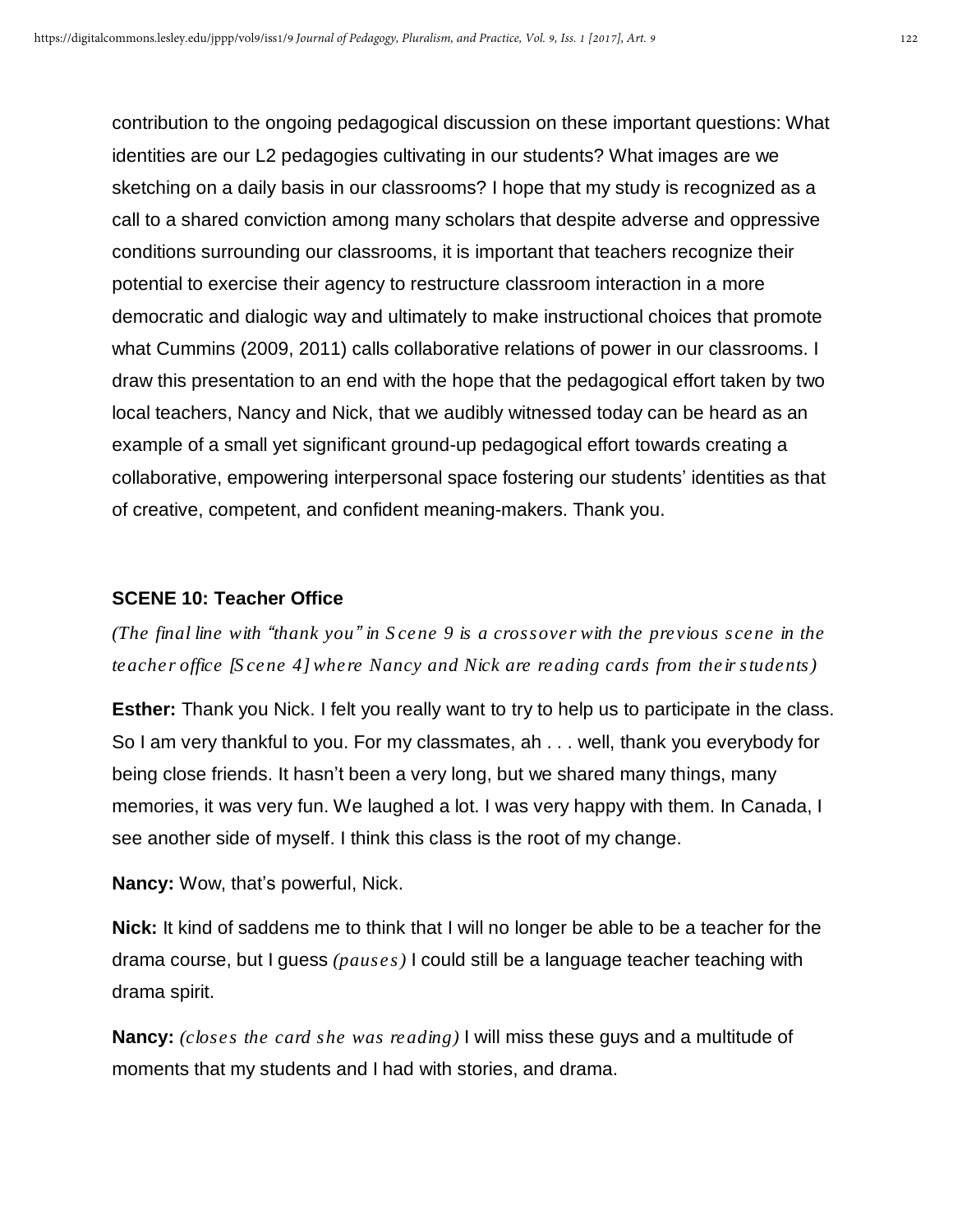*(the message below is read aloud in the background while a soundtrack of a lesson with students' conversations and scattered laughter plays)*

**Sam:** Oh, thank you so much I am going to miss you and my classmates. I will try to keep in touch with you all. I enjoyed spending time in the class. Everyday we laughed. Everyday was different in the drama class. All these four months, we played to learn English. Thank you all.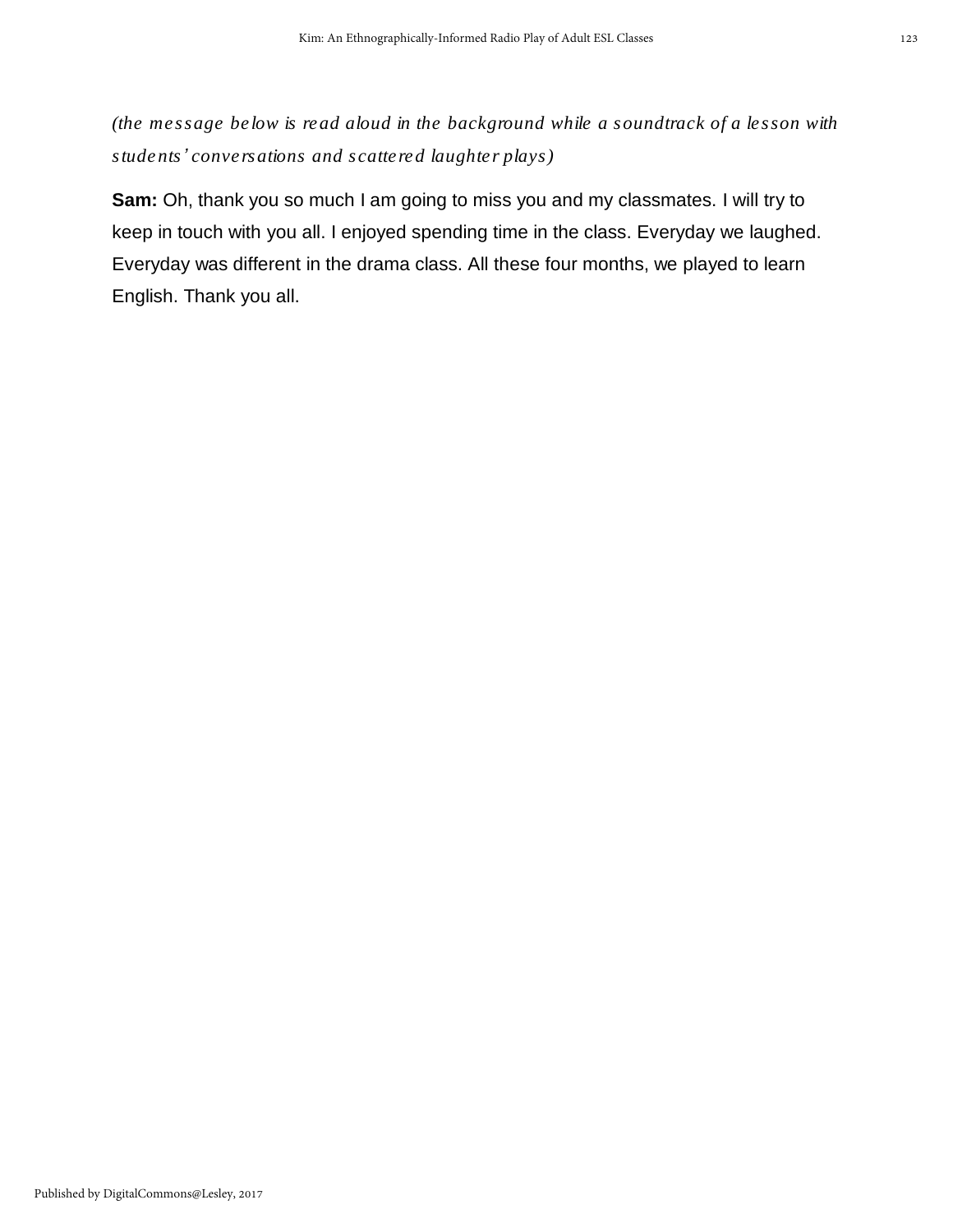### **References**

Ackroyd, J., & O'Toole, J. (2010). *Performing research: Tensions, triumphs and trade-offs of*

*ethnodrama.* Sterling, VA: Trentham Books.

- Anderson, L. (2006). Analytic autoethnography*. Journal of Contemporary Ethnography, 35*, 373–395.
- Anderson, M. (2012). *MasterClass in drama education: Transforming teaching and learning*. London: Continuum.
- Atkinson, D. (2011). *Alternative approaches to second language acquisition*. Oxford: Routledge.
- Baldwin, P., & Fleming, K. (2003). *Teaching literacy through drama*: *Creative approaches*. London: Routledge/Falmer.
- Belliveau, G. (2004). Pre-service teachers engage in Collective Drama. *English Quarterly, 35*(3),  $1-6.$
- Belliveau, G. (2006). Engaging in drama: Using arts-based research to explore a social justice project in teacher education. *International Journal of Education & the Arts*. *7*(5). Retrieved September 1, 2015 from <http://ijea.asu.edu/v7n5/>
- Belliveau, G. (2009). Elementary students and Shakespeare: Inspiring community and learning. *The International Journal of the Arts in Society, 4*(2), 1–8.
- Belliveau, G. (2012). Shakespeare and literacy: A case study in a primary classroom. *Journal of Social Sciences, 8*(2), 170–176. doi:10.3844/jssp.2012.170.176
- Belliveau, G. (2014). Possibilities and perspectives in performed research. *Journal of Artistic Creative Education, 8*(1), 124–150.
- Belliveau, G., &Kim, W. (2013). Drama in an L2 classroom: Research synthesis. *The Journal for Drama and Theatre in Second & Foreign Language Education, 7*(2), 6-26.
- Belliveau, G., & Lea, W. G. (2011). Research-based theatre in education. In S. Schonmann (Ed.), *Key concepts in theatre drama education* (pp. 332–338). Rotterdam: Sense Publishers.
- Berriz, B., Wager, A., & Poey, V. (Eds.) (forthcoming, 2018). *Art as a way of talking for emergent bilingual youth: A foundation for literacy in K-12 schools.* New York, NY: Routledge.
- Cummins, J. (2009). Transformative multiliteracies pedagogy: School-based strategies for closing the achievement gap. *Multiple Voices for Ethnically Diverse Exceptional Learners, 11*(2), 38–56.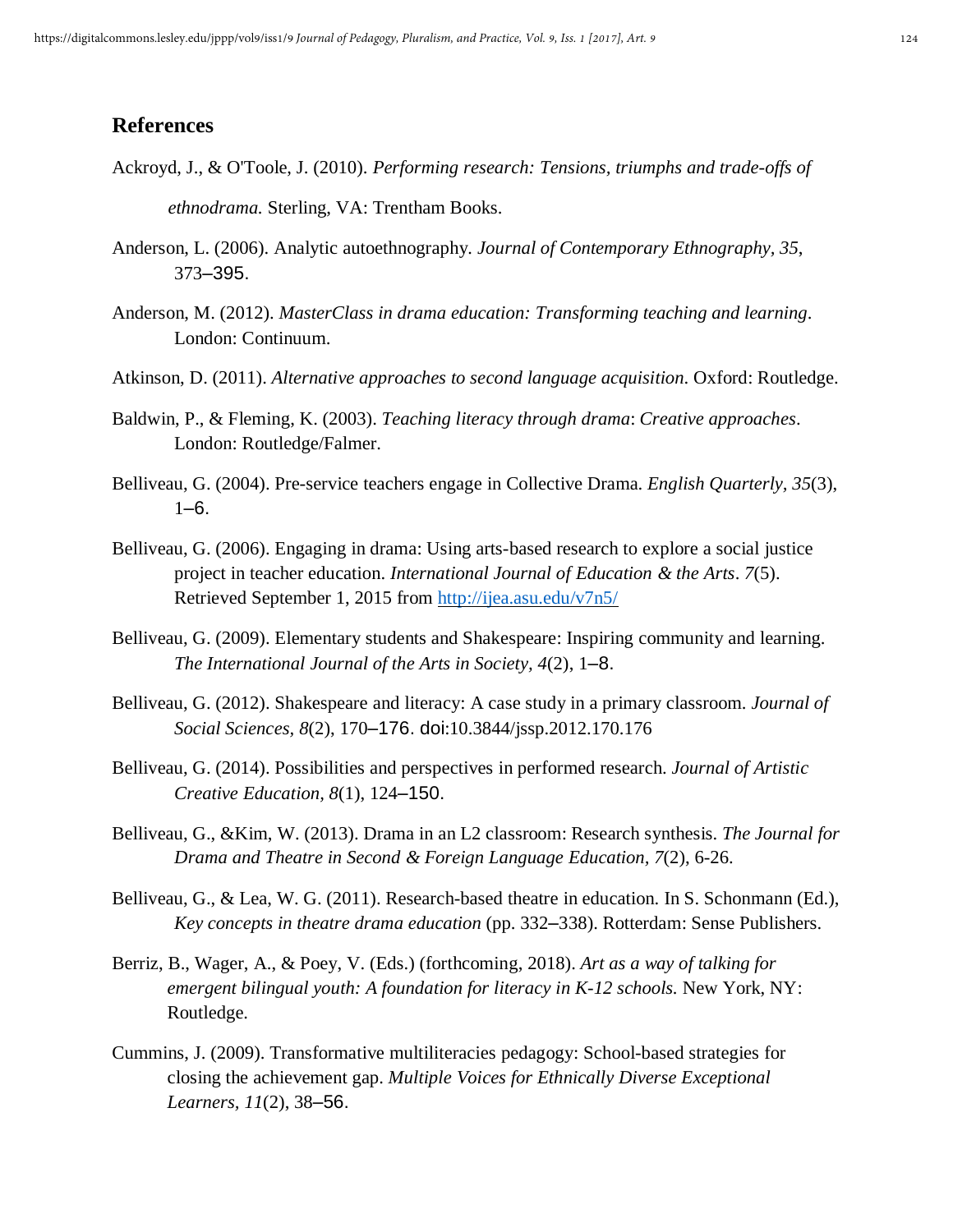- Cummins, J. (2011). The intersection of cognitive and sociocultural factors in the development of reading comprehension among immigrant students. *Reading and Writing*. Retrieved on May 15, 2012 from <http://www.springerlink.com/content/rm482640gtj06346/>
- Cummins, J., & Early, M. (2011). *Identity texts: The collaborative creation of power in multilingual schools.* Sterling, VA: Trentham Books.
- Denzin, N. K. (2003). *Performance ethnography: Critical pedagogy and the politics of culture*. Thousand Oaks, CA.: Sage.
- DICE Consortium. (2010). The DICE has been cast. A DICE resource—Research findings and recommendations on educational theatre and drama (Á. Cziboly, Ed.). Budapest, Hungary.
- Duff, P. (2014). Communicative language teaching. In M. Celce-Murcia, D. Brinton, & M. A. Snow (Eds.), *Teaching English as a second or foreign language* (4th ed., pp. 15–30). Boston: National Geographic/Heinle Cengage.
- Duncan, M. (2004). Autoethnography: Critical appreciation of an emerging art. *International Journal of Qualitative Methods, 3*(4), Article 3. Retrieved May 1, 2015 from [http://www.ualberta.ca/~iiqm/backissues/3\\_4/pdf/duncan.pdf](http://www.ualberta.ca/~iiqm/backissues/3_4/pdf/duncan.pdf%2520)
- Ellis, C., & Bochner, A. (2002). Autoethnography, personal narrative, reflexivity. In N. Denzin & Y. Lincoln (Eds.), *Qualitative research* (2nd ed.). Thousand Oaks, CA: Sage.
- Ellis, C., & Bochner, A. (2006). Analyzing analytic autoethnography: An autopsy. *Journal of Contemporary Ethnography, 35*(4), 429–449. doi:10.1177/0891241606286979
- Ellsworth, E. (2005). *Places of learning: Media architecture pedagogy.* New York: Routledge Falmer.
- Even, S. (2008). Moving in(to) imaginary worlds: Drama Pedagogy for foreign language teaching and learning. *Teaching German, 41*(2), 161–170.
- Even, S. (2011). Drama grammar: Towards a performative postmethod pedagogy. *Language Learning Journal, 39*(3), 299–312.
- Fels, L., & Belliveau, G. (2008). *Exploring curriculum: Performative inquiry, role drama*, *and learning.* Vancouver, BC: Pacific Educational Press.
- Goldstein, T. (2000). Hong Kong, Canada: Performed ethnography for anti-racist teacher education. *Teaching Education Journal, 11*(3), 311–326.
- Goldstein, T. (2002). Performed ethnography for representing other people's children in critical educational research. *Applied Theatre Researcher, 3*. Retrieved May 1, 2014 from [http://www.griffith.edu.au/\\_\\_data/assets/pdf\\_file/0003/54975/performedethnography.pdf](http://www.griffith.edu.au/__data/assets/pdf_file/0003/54975/performedethnography.pdf)
- Goldstein, T. (2008). Multiple commitments and ethical dilemmas in performed ethnography. *Educational Insights 12*(2). Retrieved June 8, 2014 from <https://tspace.library.utoronto.ca/handle/1807/25142>
- Goldstein, T. (2012). *Staging Harriet's House: Writing and producing research-informed theatre.* New York, NY: Peter Lang.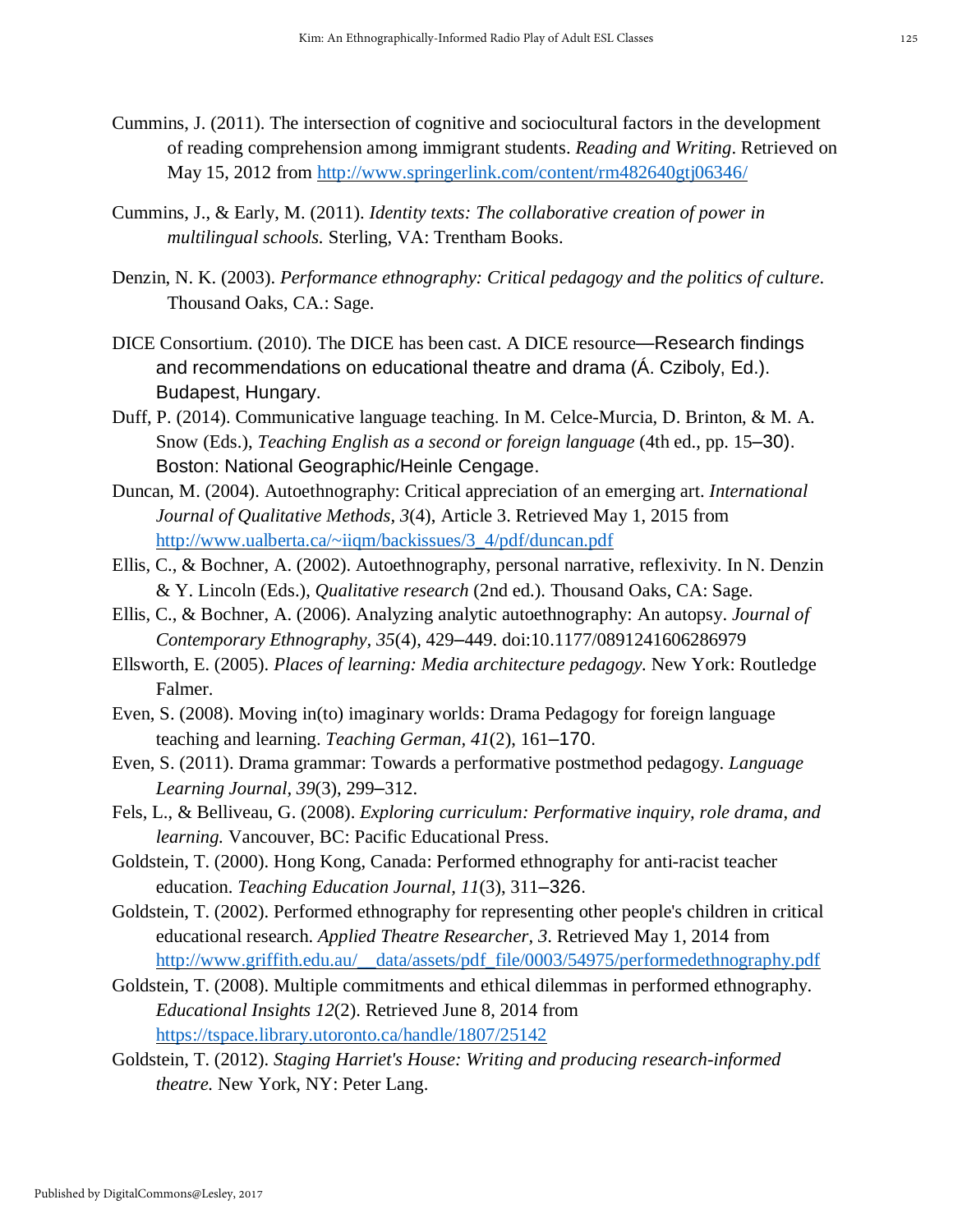- Goodall, B. H. L. (2000). *Writing the new ethnography*. Lanham, MD: AltaMira Press/Rowman & Littlefield.
- Holt, N. L. (2003). Representation, legitimation, and autoethnography: An autoethnographic writing story. *International Journal of Qualitative Methods, 2*(1), Article 2. Retrieved June 8, 2015 from [http://www.ualberta.ca/~iiqm/backissues/2\\_1/html/holt.html](http://www.ualberta.ca/~iiqm/backissues/2_1/html/holt.html%2520)
- Johnson, M. (2004). *A philosophy of second language acquisition.* New Haven: Yale University Press.
- Kao, S., & O'Neill, C. (1998). *Words into worlds: Learning a second language through process drama*. Stamford, US: Ablex Publishing.Kim, W. (2016). Listening closely to ethnographic experience. Paper presented at the 2016 American Association for Applied Linguistics Annual Convention, Orlando, US.
- Kim, W. (2016). "Listening closely to ethnographic experience: Locating researcher identity as participant listener. Paper presented at the 2016 American Association for Applied Linguistics Annual Convention, Orlando, USA.
- Mackenzie, D., & Belliveau, G. (2011). The playwright in research-based theatre: Exploring the role of the playwright. *Canadian Journal of Practice-Based Research in Theatre, 3*(1). Retrieved May 1, 2014 from [http://cjprt.uwinnipeg.ca/index.php/cjprt/article/viewFile/29/18](http://cjprt.uwinnipeg.ca/index.php/cjprt/article/viewFile/29/18%2520)
- Mienczakowski, J. (1995). The theatre of ethnography: The reconstruction of ethnography into theatre with emancipatory potential. *Qualitative Inquiry, 1*(3), 360–375.
- Mienczakowski, J. (2001). Ethnodrama: Performed research—Limitations and potential. In P. Atkinson, A. Coffey, S. Delamont, J. Lofland, & L. Lofland (Eds.), *Handbook of ethnography* (pp. 468–476). Thousand Oaks, CA: Sage.
- Nawi, A. M. (2014). *Applied drama in English language learning* (Unpublished doctoral dissertation). University of Canterbury, New Zealand.
- Piazzoli, E. (2011). Process drama: the use of affective space to reduce [language](http://www.tandfonline.com/doi/abs/10.1080/13569783.2011.617104) anxiety in the additional language learning [classroom.](http://www.tandfonline.com/doi/abs/10.1080/13569783.2011.617104) *Research in Drama [Education:](http://www.tandfonline.com/toc/crde20/16/4) The Journal of Applied Theatre and [Performance,](http://www.tandfonline.com/toc/crde20/16/4) 16*(4), 557–573.
- Richardson, L. (2000). Writing: A method of inquiry. In N. K. Denzin & Y. S. Lincoln (Eds.), *Handbook of qualitative research* (2nd ed., pp. 923–949). Thousand Oaks, CA: Sage.
- Roman, S., & Nunez, H. (2015). *Drama and CLIL: A new challenge for the teaching approaches in bilingual education.* Bern: Peter Lang.
- Saldaña, J. (2003). Dramatizing data: A primer. *Qualitative Inquiry, 9*(2), 218–236.
- Saldaña, J. (2011). *Ethnotheatre: Research from page to stage*. Walnut Creek, CA: Left Coast Press.
- Sallis, R. (2010). *The drama of boys: An ethnography study and performance* (Unpublished doctoral dissertation). University of Melbourne, Melbourne, Australia.
- Schewe, M. (2013). Taking stock and looking ahead: Drama pedagogy as a gateway to a performative teaching and learning culture. *SCENARIO, 7*(1), 5–27. Retrieved on June 10, 2012 from <http://research.ucc.ie/scenario/2013/01/Schewe/02/en>